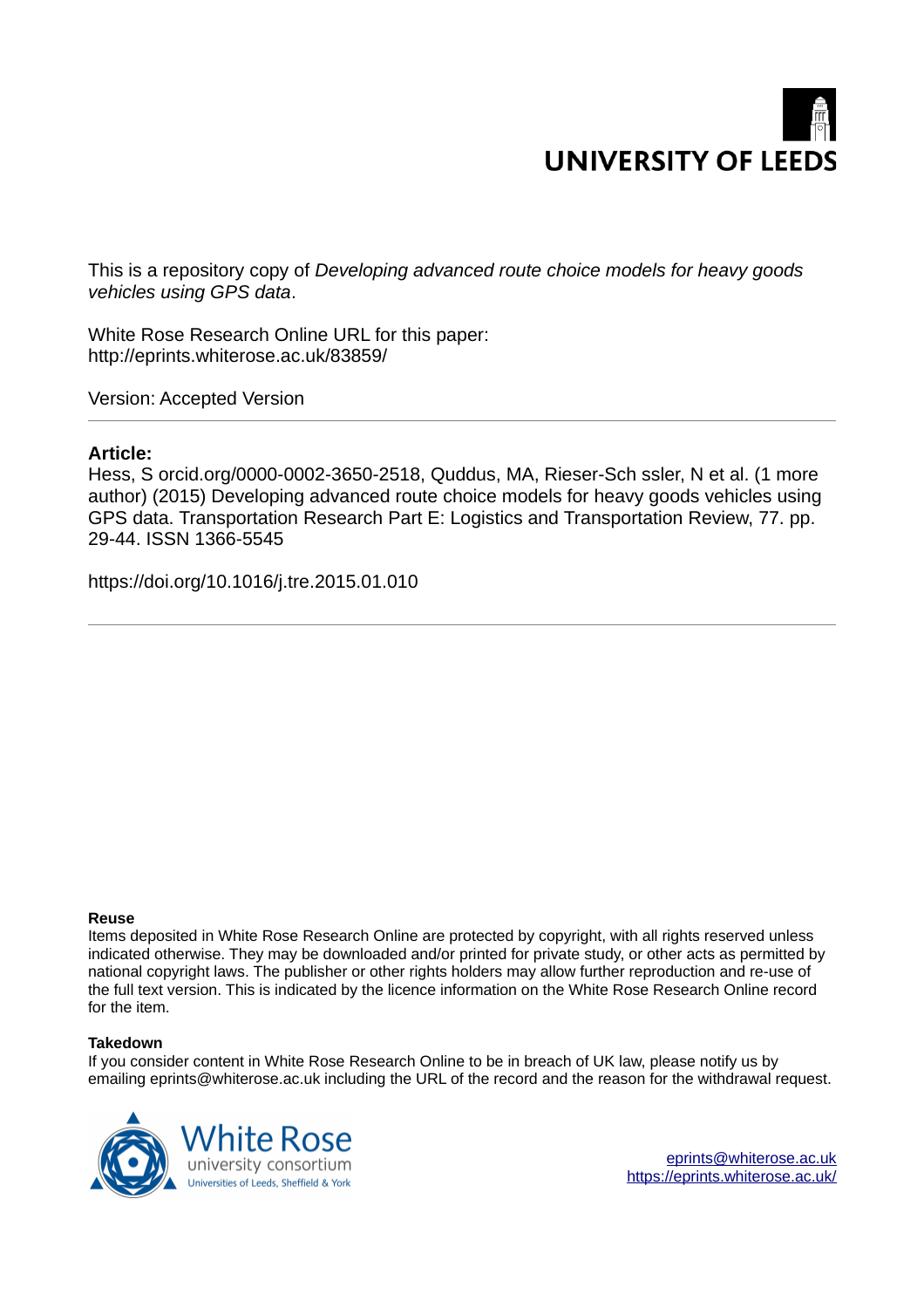# Developing advanced route choice models for heavy goods vehicles using GPS data

Stephane Hess<sup>∗</sup> Mohammed Quddus<sup>†</sup> Nadine Rieser-Schüssler<sup>‡</sup> Andrew Daly<sup>§</sup>

#### January 20, 2015

#### Abstract

This paper presents a novel application in route choice modelling using Global Positioning System (GPS) data, focussing on heavy goods vehicles which typically make longer journeys with decisions potentially underpinned by different priorities from those used by car drivers. The scope of the study is larger than many previous ones, using the entire road network of England. Making use of the error components model put forward for route choice by Frejinger & Bierlaire (2007), the work reveals low elasticities in response to changes in travel time, reflecting the limited opportunity for avoiding specific roads on long distance journeys by heavy goods vehicles.

Keywords: route choice; GPS data; heavy goods vehicles; error components

# 1 Introduction

The modelling of route choice behaviour has been a key component of research in transport for several decades. While the number of studies is lower than say mode choice or possibly even destination choice, this is in part a result of the high demands it imposes in terms of data requirements and model complexity. A major problem for route choice modelling has always been the need to capture appropriate data. Despite some work on representing route choices in hypothetical (stated) choice surveys (see e.g. Parkany et al., 2006), the presentation of routes in such surveys requires extensive simplification which can reduce realism. On the other hand, relying on drivers to recall their chosen route in detail after a journey is also problematic as discussed for example by Bierlaire and Frejinger (2008). Since a link by link description of entire routes is extremely burdensome for respondents, usually only path segments (e.g. Ramming, 2002) or intermediate locations (e.g. Ohnmacht and Kowald, 2014) are collected and the missing elements of the chosen routes have to be imputed. Thus, in addition to the errors inherent in self-reporting studies (see e.g. Bricka et al., 2012; Wolf et al., 2003) the imputation approach that is chosen further biases the modelling results. In response to this, there has in recent years been a growing uptake of automatic data capture approaches, primarily relying on GPS data (see e.g. Wolf et al., 2004; Li et al., 2005; Bierlaire and Frejinger, 2008).

The present paper adds to the body of work on modelling route choice behaviour with GPS data, and in particular is one of only a few studies (especially at a national level) looking at route choices

<sup>∗</sup> Institute for Transport Studies, University of Leeds, s.hess@its.leeds.ac.uk

<sup>†</sup>Civil and Building Engineering, Loughborough University, m.a.quddus@lboro.ac.uk

 $^\ddag$ Institute for Transport Planning and Systems (IVT), ETH Zürich, nadine.rieser@ivt.baug.ethz.ch

<sup>§</sup> Institute for Transport Studies, University of Leeds, and RAND Europe, daly@rand.org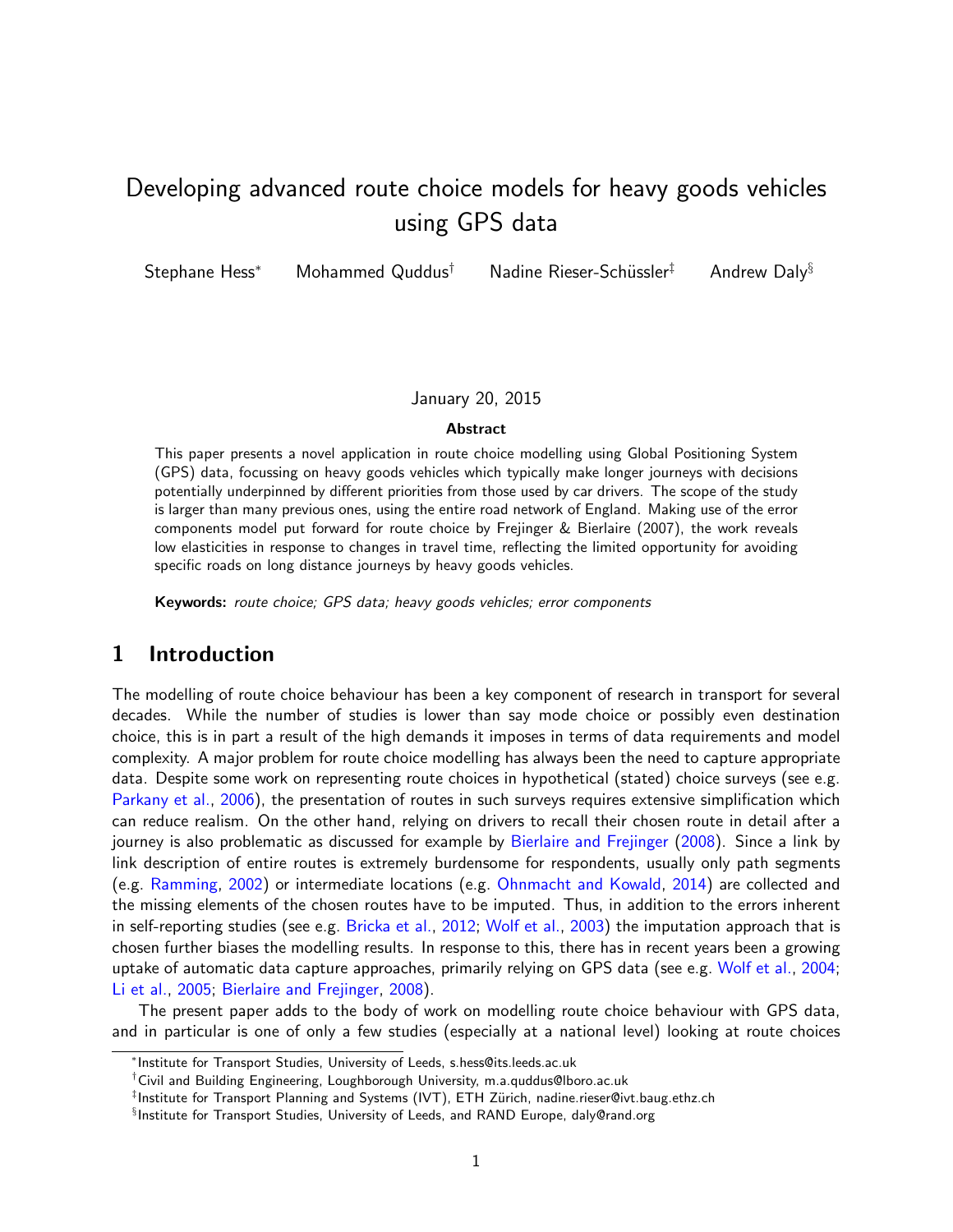for heavy goods vehicles (as opposed to cars), which typically make longer journeys (up to 500km in the present dataset) and where the decision making is potentially underpinned by different priorities from those used by car drivers. Road based freight transport is an important component of the supply chain in most countries, but also contributes extensively to congestion. A better understanding of the route choices made is thus of great interest for transport planning. In this context, it should already be acknowledged that the actual route choices in the case of heavy goods vehicles (HGVs) may in fact not be made by the driver but by the company. This again potentially leads to very different behaviour from that of car drivers.

The main novelty of our study comes in the scale of the network we use. While many previous route choice studies making use of advanced discrete choice models have been conducted at the level of small networks of metropolitan areas or countries, the present application uses the entire road network of England, which contains some 4.5 million individual links, and a sample of over 20, 000 observed journeys. This compares to previous efforts using discrete choice models for HGV route choice at a national level, where as an example, Quattrone and Vitetta (2011) rely on just 52 chosen routes with only 16, 029 links in their network. Finally, our study makes use of the advanced modelling framework of Frejinger and Bierlaire (2007) which had to date not been applied to a problem of the size studied here.

The remainder of this paper is organised as follows. Section 2 discusses initial data processing and cleaning, before we turn our attention to choice set generation work in Section 3. Section 4 presents our modelling work, with conclusions in Section 5.

# 2 Data processing, cleaning and conversion

A key advantages of GPS data is the lack of requirement for respondent recall, with choices captured with a high level of precision (individual road links) and the method of capturing the data having little or no impact on driver behaviour. On the other hand, the use of such data leads to other complexities, notably in processing (see e.g. Wolf et al., 2004; Stopher et al., 2005; Schssler, 2010; Moiseeva et al., 2010; Marchal et al., 2011), due to the sheer amount of information available but also in relation to mapping the data onto a road network (map matching) (e.g. Pyo et al., 2001; Marchal et al., 2005; Schssler, 2010; Dalumpines and Scott, 2011) and addressing data errors. This section describes some of these steps for the present study, looking at how the data was prepared and cleaned with a view to making it suitable for choice set generation and the estimation of route choice models.

### 2.1 Approach for constructing trips

The original data provided by the UK Department for Transport for the present study was a journey database of already processed GPS data which had been matched onto a road network. It represented the movements of 709 HGVs for one month (April 2010), with a total of 8,656,534 observations in the database relating to individual road links. We added additional network data with characteristics for all links as well as the location of service stations and rest locations for HGV drivers.

The observations were grouped into journeys according to when the vehicle's ignition is turned on or off. This suggests that some of the journey ends are for rest breaks or to buy fuel at service stations, rather than real ends of a trip where goods are picked up or dropped off. It is therefore essential to combine journey segments that form part of a single delivery (i.e. a trip) but which have been separated into individual journeys in the data due to breaks or refuelling stops or other reasons (e.g. errors in GPS data). For the purpose of this study, a *trip* is therefore defined as a combination of *journeys* where the ends are the real origin or destination of the goods and/or vehicle, thus grouping subsequent journeys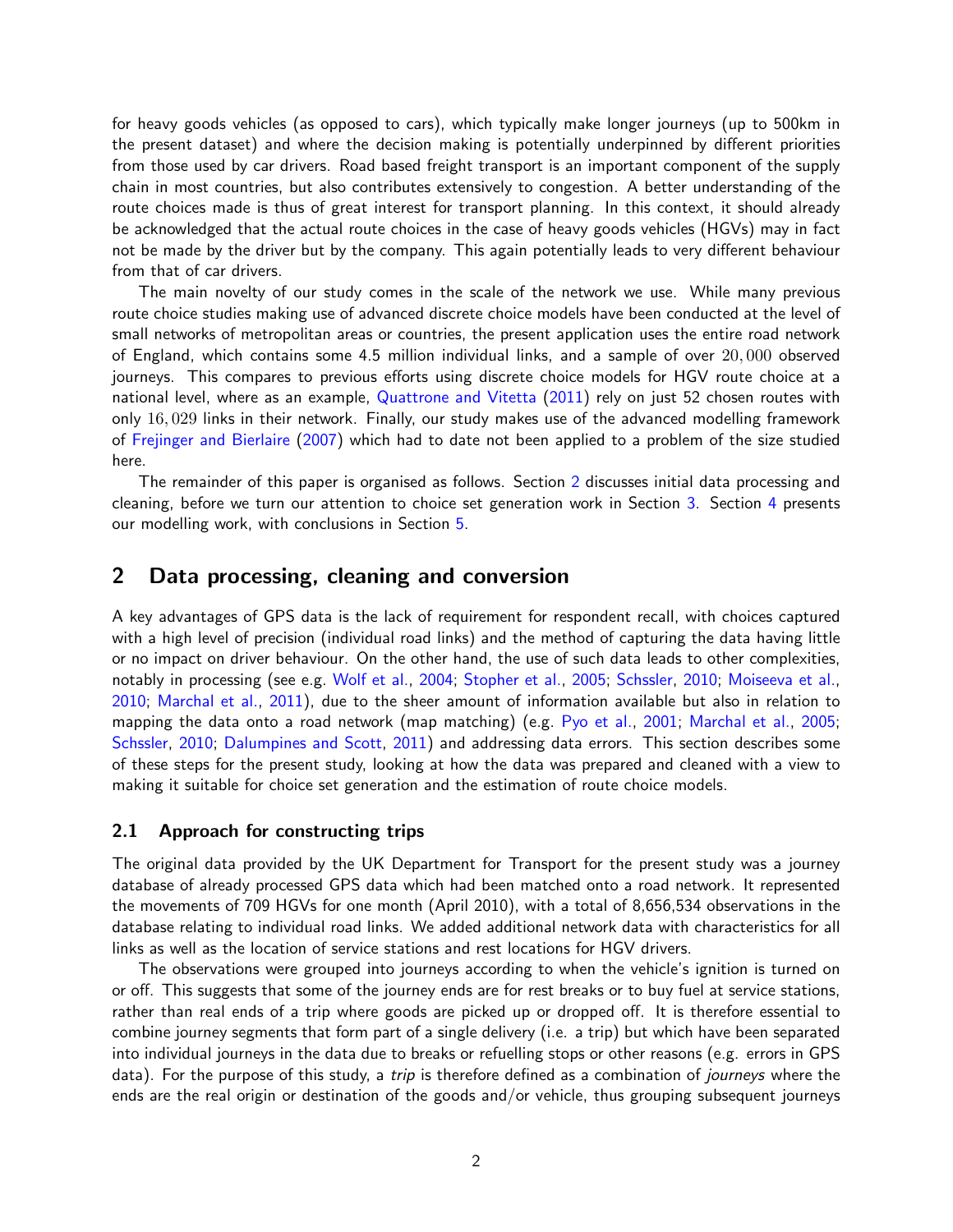(i.e. links) that include breaks at fuel stations or truck-stops. This is based on the assumption that few if any of the deliveries are to such service stations or rest breaks. The task of processing the data is made more complicated by the fact that the first and last 500m of each journey are missing for the purpose of preserving customer confidentiality.

There are a total of 68,403 unique journeys (not necessarily by unique HGVs) with an average of 96.5 journeys per vehicle, where on a single journey, a vehicle travels on average through 126 links. The journey data indicates that HGVs normally travel on the major roads, with 90% of the road segments coming from motorways, A roads and B roads<sup>1</sup>, with only 5% of the segments for the latter. Our approach for translating journeys into trips involves three distinct processes:

- Identification of a break in a journey
- Calculation of the duration of a break
- Identification of whether a break is a real stop

The first of this steps is rather straightforward. The Trafficmaster dataset was sorted by Vehicle ID, then Journey ID, and then Link Start Time. The resulting order of rows in the dataset should then imply vehicles' trajectories by Vehicle ID. A change in vehicle ID indicates the start of a new trip as this implies the trajectory of another vehicle. A change in journey IDs without a change in vehicle IDs indicates a break within journeys made by the same vehicle.

Once a break is identified in process 1, the next step is to calculate the duration of the break. This is important to make the decision whether a break can be considered to be at a service station (or a truck-stop) or a real break (i.e. a delivery point, a pick up point or the vehicle's depot). The following criteria are utilised:

- A delivery or pick-up task should take more than 2 minutes (a delivery or pick up activity should take at least 1 minute and the other minute is assumed for the travelling time of the missing 500m distance $)^2$ .
- If a break is equal to or more than 2 minutes but less than 15 minutes then it is assumed to be a delivery/pick-up as the minimum time for a break at service stations (or rest breaks) should be 15 minutes (VOSA, 2009).
- If a break is equal to or more than 15 minutes but less than 45 minutes, an algorithm was used to see whether the location of the break is near to a service station (or a truck-stop), using a geo-coded database of service stations/truck-stops in England and the link ID of the road segment on which the vehicle was travelling just before ignition was turned off. If the break has occurred near to a service station (or a rest break) then it is assumed that both journeys should be the part of same trip<sup>3</sup>.
- If a break is equal to or more than 45 minutes then a new trip is considered. This is because the daily maximum driving time is 9 hours with a maximum break of 45 minutes (VOSA, 2009).

 $1A$  roads are primary routes not comprising any motorway sections, while B roads are numbered local routes.

<sup>&</sup>lt;sup>2</sup>From the TrafficMaster records, slow links due to traffic congestion, incidents or other reasons (i.e. driver stops to check directions or take a phone call, stoppage at major crossings) were identified using link length and speed. Those records were discarded from the analysis as we were not certain whether those were due to a pick up or a delivery or other purposes. This should avoid confounding with deliveries.

 $3$ Drivers of HGVs do not take a short break that is less than 15 minutes as VOSA (2009) states "Breaks of less than 15 minutes will not contribute towards a qualifying break, but neither will they be counted as duty or driving time." This regulation is being controlled through the tachographs. If a break is calculated to be more 15 minutes and there is no service/petrol stations around then this break indicates a trip end (i.e. a delivery or pick up; see Figure 2).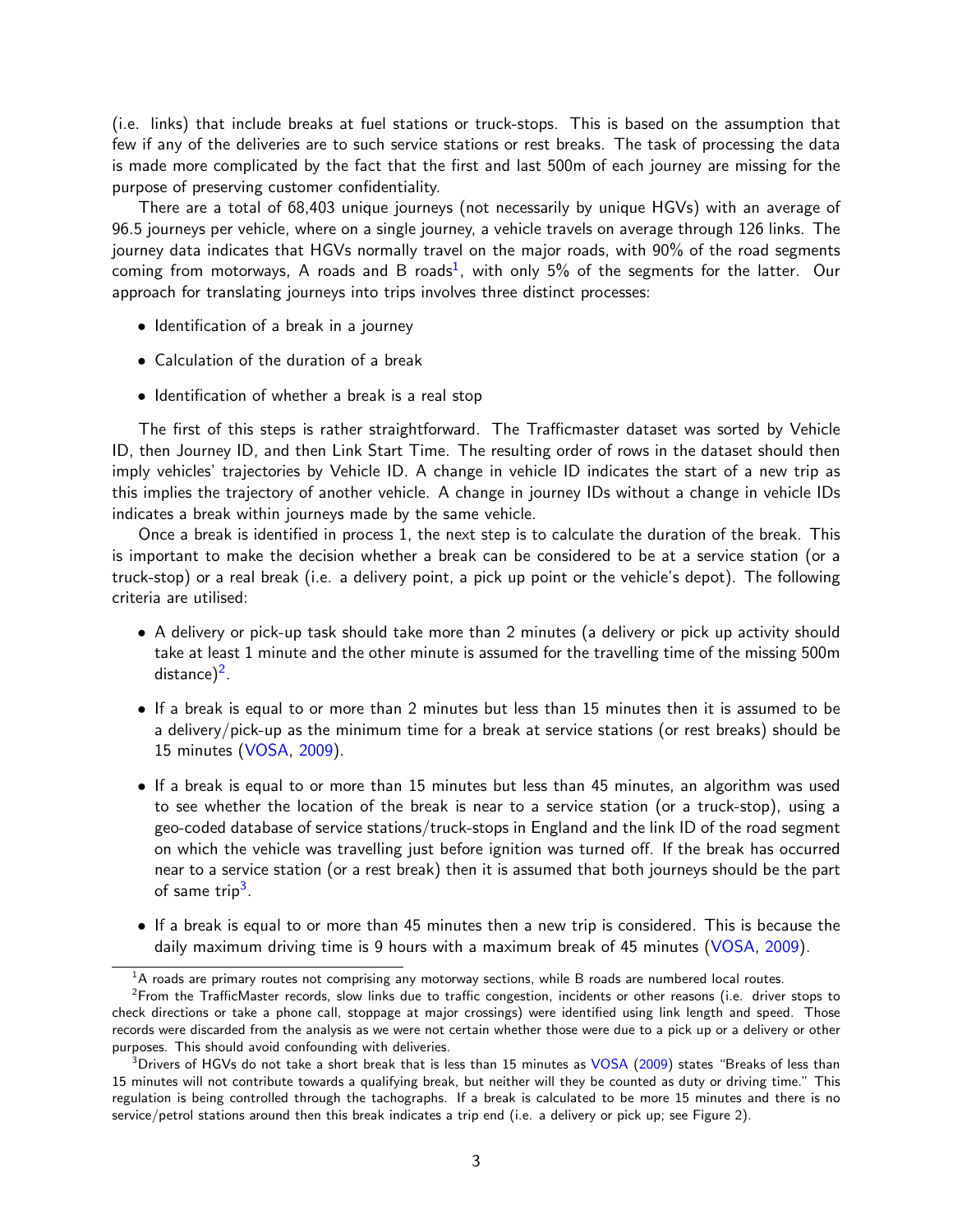Applying the approaches discussed above, 46,774 trips were created from the Trafficmaster journey data using Matlab. This is much lower than the total number of journeys (i.e. 68,403) in the Trafficmaster data suggesting that the applied approaches have successfully combined consecutive journeys to form trips. A new dataset describing the details of the trips was then produced, including vehicle and trip IDs, trip distance and duration, as well as the share of the trip using different road types. On average, there are 1.6 journeys per trip, with an average trip time of 58 minutes, an average trip distance of 59 km (with a 95th percentile of 188km), and the average number of links per trip being 200. Validation of the developed algorithm was carried out empirically as there was lack of reference (true) trip data. Using the stratified sampling technique, a total of 245 trips were identified and manually checked using a GIS tool. The results indicate that 92.1% of the trips were found to be correctly matched with the manually constructed trips. Most of the inaccurate trips were 'short distance trips' that were not considered in the subsequent analysis.

### 2.2 Data conversion and cleaning

Prior to use in choice set generation and subsequent analysis in modelling, both the road network and the data on the 46,774 actual trips had to be processed further.

Most of the issues encountered during the data conversion and cleaning phase related to the network. In the end, a three-step process was necessary to convert and clean the data. The first step was the basic network conversion, primarily concerned with converting bi-directional links into one link per admissible direction in the original network. In the second step, missing node coordinates were imputed (for about 10% of nodes), employing a mass-spring system (Fox and Mahanty, 1970) that takes into account all the available information, such as the network topology, the coordinates of the nodes connected to the node with missing coordinates and the attributes of those links, particularly the length. Finally, in the third step, additional cleaning procedures which are part of the network conversion and cleaning tools of the transport simulation tool MATSim (see MATSim, 2013, for further details) were used to make the final network meet the requirements of the choice set generation. The first of these approaches establishes strong network connectivity, i.e. that every node can be reached from every other node. The second approach ensures that there are no duplicate links in the network. Finally, we also removed pedestrian only roads.

Travel time or speed information per link were required but not present in the data, and speed assumptions per road type were therefore made as summarised in Table 1, using official values provided by the UK Department for Transport.

The final step in preparing the data for choice set generation and route choice modelling is concerned with route conversion. The route conversion first translates the link IDs in the original format into the link IDs used in the new unidirectional network. Next, it checks the trips for topological consistency, i.e. it verifies that the routes are feasible and continuous. This identified a large number of problems, which are unfortunately to be expected in a network of this size. The first issue was that trips had gaps, i.e. links missing, and since for some of the larger gaps there was more than one route alternative available to close the gap, any assumption made by the research team – particularly without access to the original GPS data – could have led to a bias in the modelling results. Closing the gaps automatically was difficult. The second most common issue arose when the order of the links was wrong. Since this was often combined with a few associated links missing completely, an automatic correction was again not possible. The last two issues were network related. On the one hand, the trips contained links that were missing in the network. On the other hand, there were one-directional links where the trips used one direction although the network contained only the other direction. This case was detected and corrected automatically by the route conversion algorithm. A large number of errors in the data meant that overall, the route conversion and topological consistency check was successful for 22,291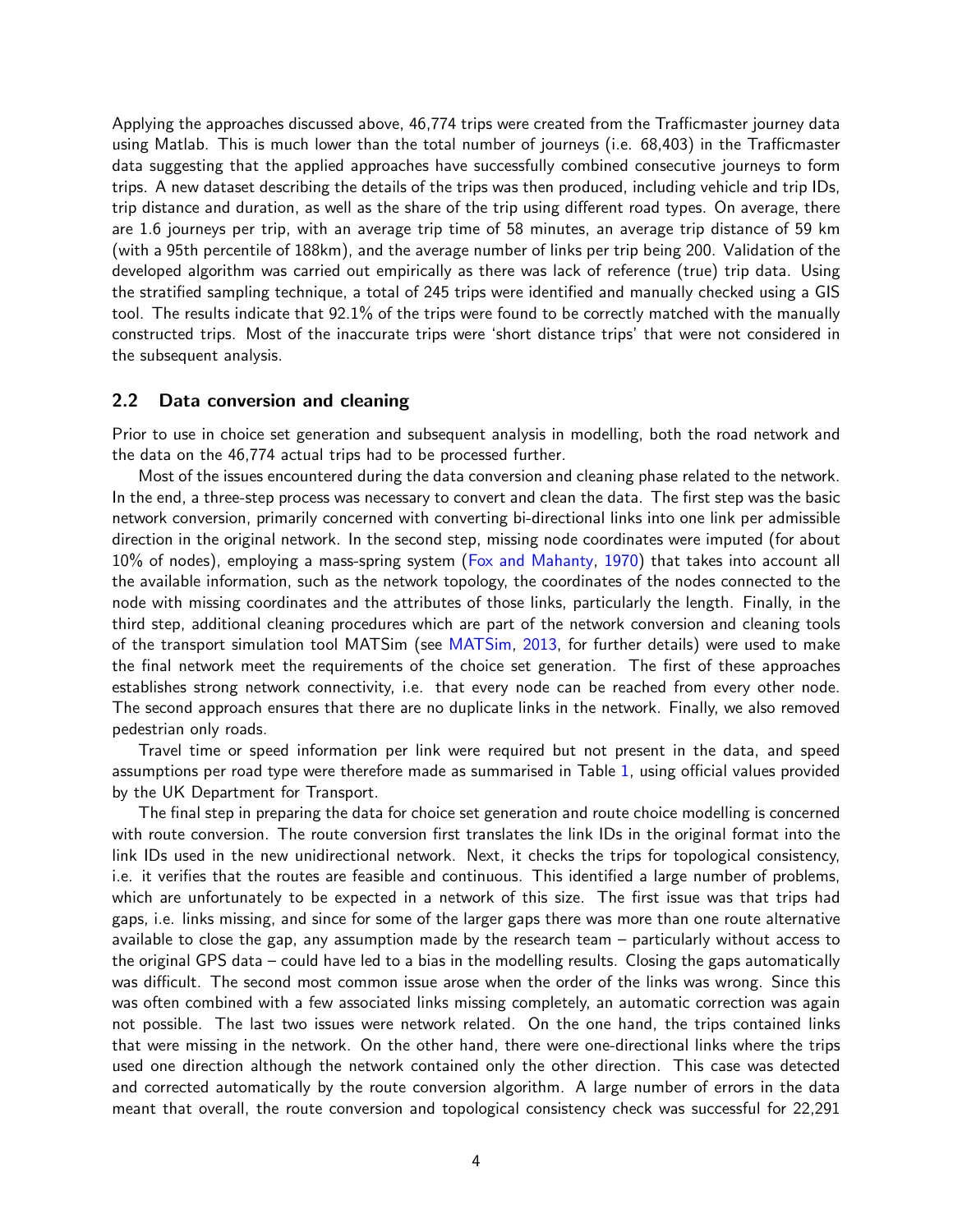| Main road type | Subtype               | Speed [mph] | Speed [m/sec] |
|----------------|-----------------------|-------------|---------------|
| Motorway       | Regular motorway lane | 55          | 24.6          |
|                | Slip Road             | 35          | 15.6          |
|                | Dual Carriageway      | 42          | 18.8          |
| A road         | Single Carriageway    | 32          | 14.3          |
|                | Slip Road             | 25          | 11.2          |
|                | $Other^{\dagger}$     | 25          | 11.2          |
|                | Dual Carriageway      | 29          | 13.0          |
| B road         | Single Carriageway    | 25          | 11.2          |
|                | Slip Road             | 20          | 8.9           |
|                | $Other^{\dagger}$     | 20          | 8.9           |
| Other          |                       | 20          | 8.9           |

#### Table 1: Speed assumption per road type

 $^\dagger$ : Primarily roundabouts and traffic island links

trips, with the remaining 24,483 trips having to be removed from the data. Nevertheless, this left us with a sufficiently large sample to continue the analysis.

# 3 Generation of the choice sets of potential routes

Even in modestly size networks, the number of possible routes between a given origin and destination is very large. Many of those routes are substantially longer than the shortest path, and unlikely to be considered by decision makers, or to add much to the estimation of choice models, other than increasing computational cost. Ideally, the set of routes used in model estimation should contain all relevant and no irrelevant alternatives. To achieve this, two different approaches can be employed. If the universal choice set, i.e. all possible routes between an origin and destination pair, is known, the analyst can model the membership of an alternative to the individual choice set (e.g. Swait, 2001; Morikawa, 1996). However, in high-resolution networks it is not possible to enumerate all possible route alternatives. Instead, the analyst has to employ heuristics that extract the route alternatives from the network. The aim is to derive as exhaustive a route set as possible in order to ensure that all relevant alternatives are detected. The main challenge is the high level of spatial detail, which raises the requirements in terms of computation time but also regarding the choice set composition. As several authors (e.g. Prato and Bekhor, 2007; Bekhor et al., 2006; Bliemer and Bovy, 2008) have demonstrated, the size and composition of the choice set strongly influence the outcome of model estimation. Misspecifications of the choice set lead to biased parameter estimates and choice probabilities. As Bliemer and Bovy (2008) showed, this is especially true when there is correlation between alternatives, which is inherently the case due to route overlap.

Several route extraction approaches for car and public transport route choice problems have been proposed in recent years (e.g. Frejinger et al., 2009; Prato and Bekhor, 2006; Hoogendoorn-Lanser et al., 2006; Nielsen, 2000; Ben-Akiva et al., 1984). Rieser-Schssler et al. (2012) tested a number of them and found that only approaches based on repeated least cost path search are suitable for extracting routes from high-resolution networks. Prevalent approaches for route set generation with repeated least cost path search are the (doubly) stochastic choice set generation (e.g. Ramming, 2002; Dugge, 2006;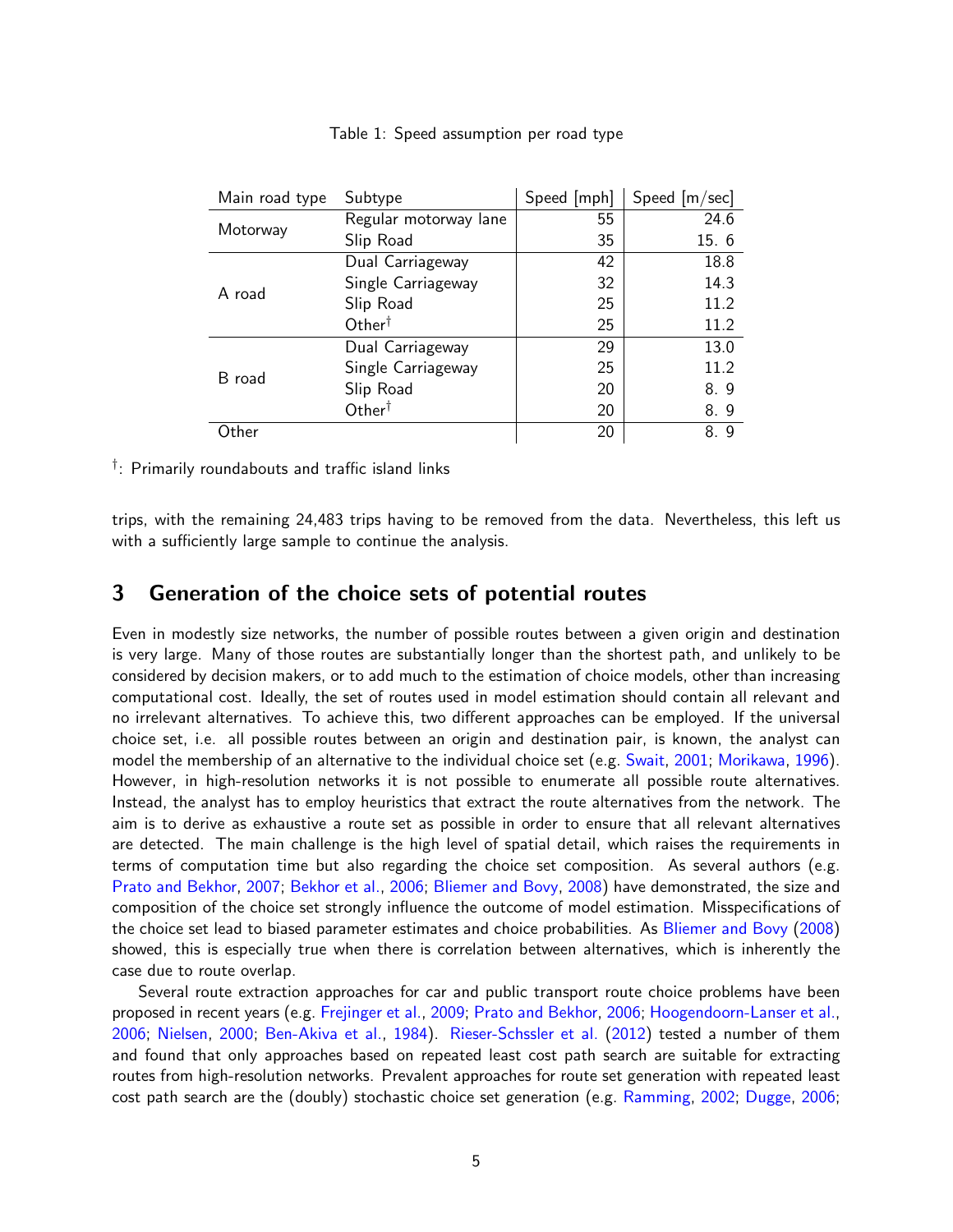Bliemer et al., 2007; Bovy and Fiorenzo-Catalano, 2007), link elimination (e.g. Azevedo et al., 1993; Prato and Bekhor, 2007), link penalty (de la Barra et al., 1993) and path labelling (Ben-Akiva et al., 1984). Most of these approaches were developed for lower resolution networks but can be used on highresolution network. However, the path labelling approach requires a certain variety of link attributes that are preferably uncorrelated with the main criteria of distance and travel time such as the number of traffic lights, information regarding the land use around the link (e.g. commercial area or scenic country side). For the labelling approach to work properly, these attributes have to be available for each link in the network. This is rarerly possible for large high-resolution networks in real life applications.

### 3.1 Methodology

The choice set generation approach used in this paper was developed by Rieser-Schssler et al. (2012) specifically for route generation in high-resolution networks and successfully applied to different bike and private car route choice problems (see e.g. Halldrsdttir et al., 2014; Schssler, 2010; Menghini et al., 2010). The ability to apply this non-behavioural approach easily across different context and countries is a clear advantage, with only an application-specific cost function being needed for each study. The method employs a link elimination approach which means that links of the current least cost path are eliminated before the next least cost path is searched. This is repeated until the required number of routes is found. Some link elimination approaches ensure that the k-least cost paths are found (Lawler, 1976; van der Zijpp and Fiorenzo-Catalano, 2005), while others only accept paths within constraints such as maximum amount of overlap with other paths or a maximum detour time (van der Zijpp and Fiorenzo-Catalano, 2005). The order in which the links are eliminated can be random, duplicating the order of appearance in the route (Azevedo et al., 1993) or controlled by criteria (Prato and Bekhor, 2007).

In the algorithm used in this paper, a *Breadth First Search* approach is employed and combined with a *topologically equivalent network reduction* to ensure high diversity between the routes as well as computational feasibility for large-scale problems. The goal is to find a maximum number of feasible and low cost routes in the shortest amount of time possible. Here, a *feasible* route is continuous, contains no loops and is low in travel cost. Travel cost, in this application, is defined by the following cost function:

$$
C_i = \sum_{\forall l \in r} \beta_{tt} * tt_l + \beta_{BRoad} * tt_l * \delta_{l,BRoad} + \beta_{otherR} * tt_l * \delta_{l,otherR}
$$
\n(1)

where  $C_i$  is the cost of route  $i$  consisting of links  $l$ ,  $tt_l$  is the free flow travel time on link  $l$ ,  $\beta_{tt}$  is the cost parameter for travel time,  $\beta_{BRoad}$  is the penalty for travelling on a B road,  $\delta_{l,BRoad}$  is a binary variable that equals one if link l is part of a B road and zero otherwise,  $\beta_{otherR}$  is the penalty for travelling on an "other road" and  $\delta_{l,otherR}$  is a binary variable that equals one if link l is part of an "other road" and zero otherwise - where other refers to non-A, non-B and non-motorway roads. It is important to note that only the ratio between the  $\beta$ -parameters influences the outcome; the absolute values are not decisive. After extensive empirical testing, the following values were assumed:  $\beta_{tt} = 1$ ,  $\beta_{BRoad} = 1$ and  $\beta_{otherR} = 1.5$ . The terms  $\beta_{BRoad}$  and  $\beta_{otherR}$  are penalty terms for non-A and non-motorway links on top of the usual travel time sensitivity. These penalties reflect other sources of inconvenience occurring on minor roads that are not captured by the reduced speeds such as the presence of traffic lights, pedestrian crossings, park search traffic etc. The assumed values resulted in the most realistic route sets based on comparing the share of road types with that observed in the data.

As noted above, the Breadth First Search on Link Elimination (BFS-LE) algorithm calculates repeated least cost paths of a given origin-destination (OD) pair for a given network to find a set of route alternatives for the OD pair. The least cost paths are calculated with the so-called A-Star Landmarks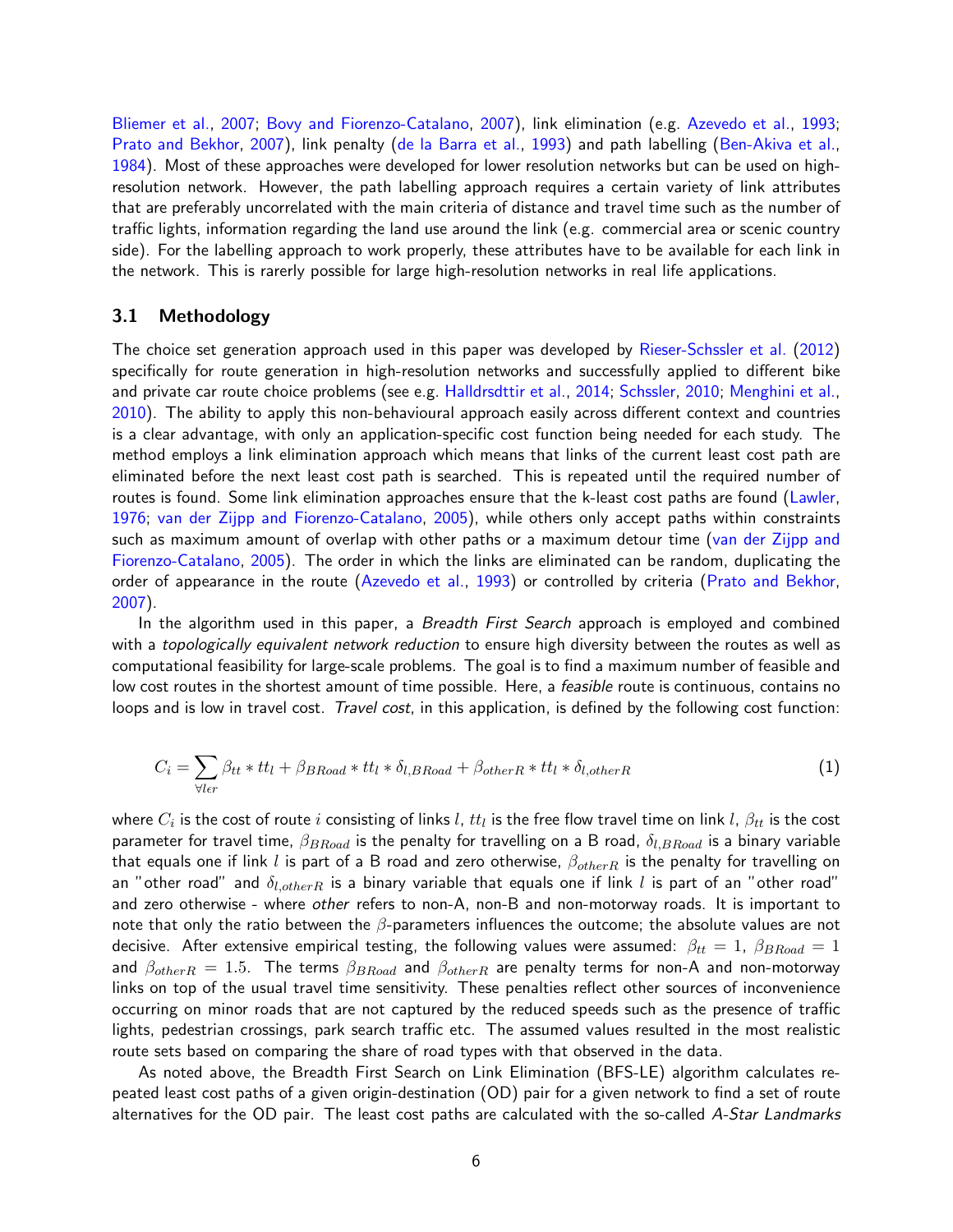routing algorithm presented in Lefebvre and Balmer (2007). The algorithm follows the same principles as the well-known Dijkstra algorithm (Dijkstra, 1959) but its computational performance is at least one order of magnitude better by using landmarks for estimating the remaining travel time to the destination at each node. The landmarks are network specific and derived in a preprocessing step during the initialisation of the choice set generation. For more information see Lefebvre and Balmer (2007).

#### 3.1.1 Basic algorithm

The basic idea behind the BFS-LE algorithm is illustrated in Figure 1. The algorithm calculates the shortest path between the OD pair in the original network, adds this path to the set of route alternatives and then removes the links of this shortest path step by step and calculates a new shortest path for this new network. If the new shortest path is not yet part of the set of route alternatives, it is added to the set (see Figure 1 where the routes assigned to  $S$  are marked with a grey background). To keep track of the eliminated links and the resulting networks and to organise the order of the link elimination, the algorithm uses the tree structure shown in Figure 1. Each node of the tree consists of a network. The original network is the root of the tree and the depth levels  $d$  correspond to the number of links that were eliminated, i.e. in depth level  $d = 1$ , one link has been eliminated, in depth level  $d = 2$ , two links have been eliminated, etc. Each network is *unique*, i.e. there is no other network containing the exact same set of links, and it contains at least one valid connection for the OD pair in question. These conditions are always checked by the algorithm before adding a network to the tree as illustrated in Figure  $1$  (b) and (c).

The construction and processing of the tree can be done in two ways: Breadth First or Depth First. In a Breadth First approach, the algorithm first finishes a depth level before moving on to the next depth level whereas in the Depth First approach, the algorithm first traverses one branch up to the final level before moving on to the next branch at the first depth level. For the purpose of route choice set generation, the Breadth First approach is more appropriate because it allows quicker exploration of route alternatives with deviations from the shortest path at different sections of the route, resulting in more diverse routes more quickly. The algorithm ends when there are no more valid paths for the OD pair, i.e. the tree is completely processed, or when the number of alternatives n requested by the analyst is reached. However, since the composition of the resulting choice set depends in this case on the processing order, it is necessary to complete the whole tree at the current depth level  $d$  before checking if the required n has been reached. If more paths than specified by the analyst have been determined at depth level  $d$ , a random subset of these paths is drawn to remove the processing order dependency.

The algorithm searches for new routes until the preset route set size is reached, no further routes exist or the algorithm reaches a time threshold specified by the analyst. In this project, the target choice set size was set to 15 routes and the time threshold was set to 30 seconds - these values were obtained after a number of trial runs aimed at finding settings that minimised impacts on model results. The results of the modelling work remained very consistent when the choice set size was increased beyond 15 - we see this as an indication of a lower number of realistic alternative routes on longer journeys and also for heavy goods vehicles than is perhaps the case in intra-urban car driver route choices, more often studied in the past. We retained a final setting of 15 routes per O-D as this also makes the modelling analysis more computationally tractable. If the chosen route was not reproduced by the choice set generation approach, it was added to the choice set. The minimum number of alternatives in a choice set is thus one route, while the maximum number with these parameter settings is 16 routes if the chosen route had to be added and 15 if it was reproduced. Ideally, the majority of choice sets would have 15 or 16 routes. We will return to this point in Section A. The entire choice set generation process for the whole sample took just under 36 hours.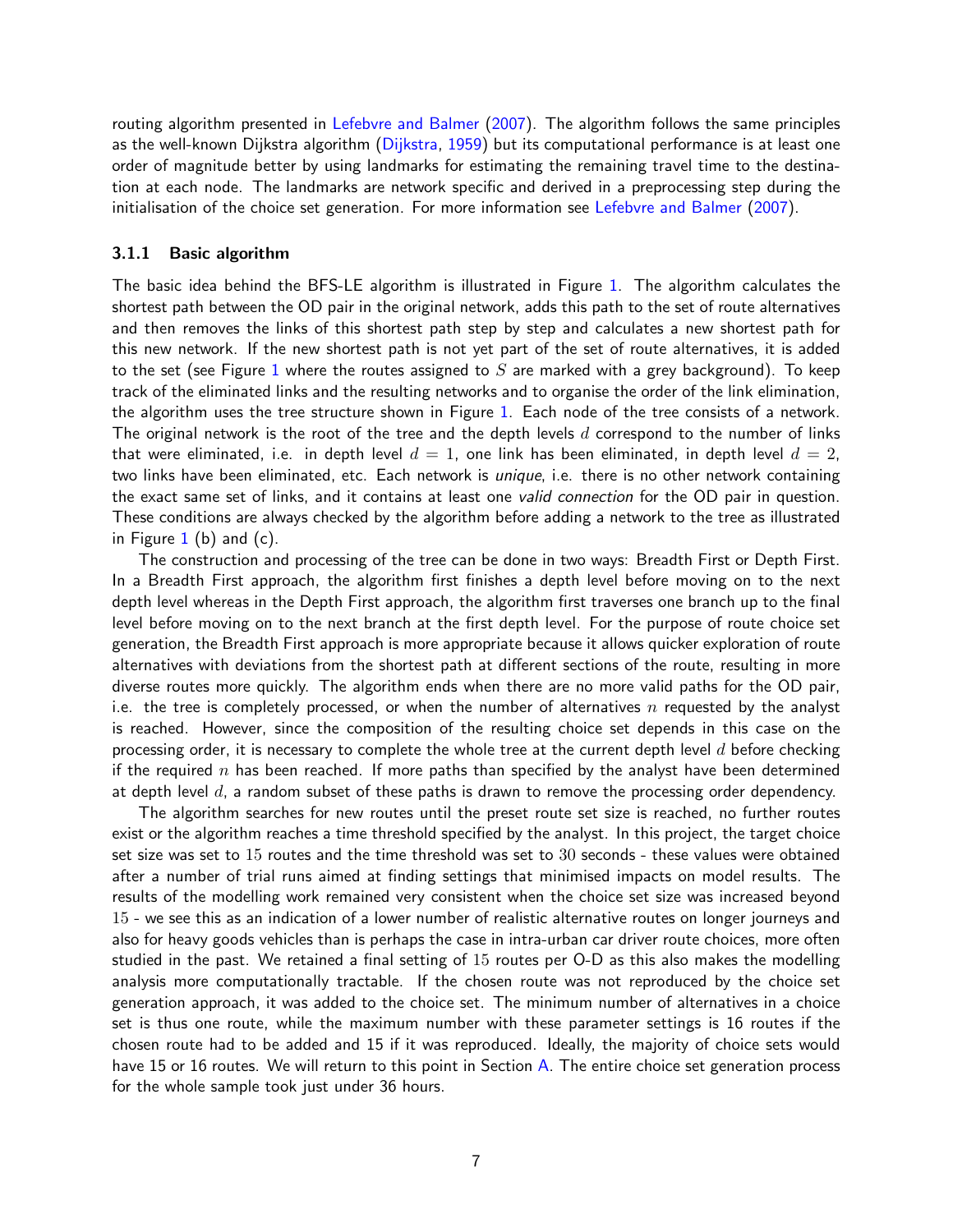

e<sub>i</sub>: directed and weighted edge

- S:
- $S^d$ : d: depth of the tree
- subset of S with paths P<sup>d</sup> at depth d

node of the tree with path  $P \in S$ 

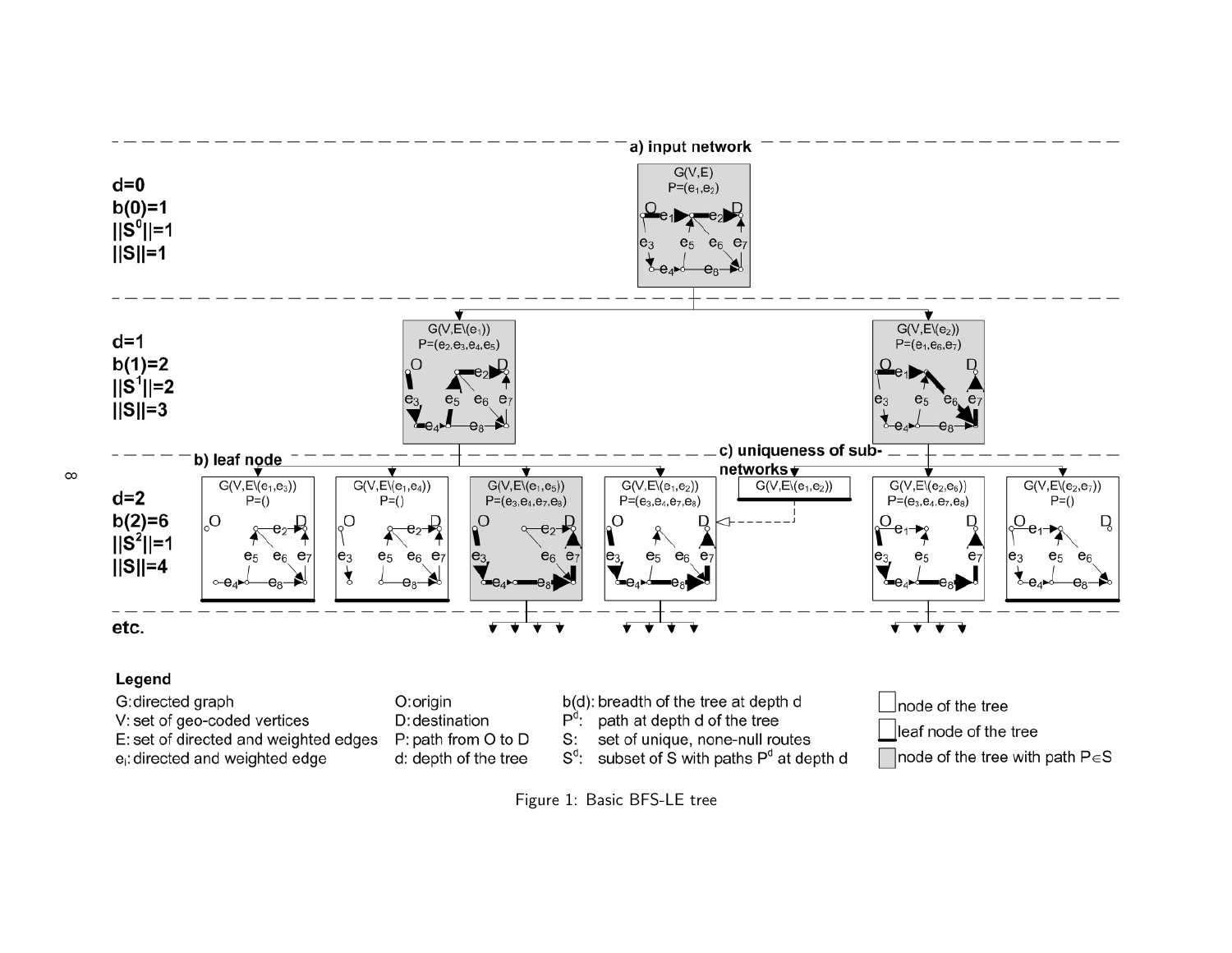

Figure 2: Examples of merging edges for producing a topologically equivalent network

#### 3.1.2 Topologically equivalent network reduction

The topologically equivalent network reduction step addresses the issue that there are nodes in the network that do not model junctions, intersections or dead ends but are still important for the routing because they represent road attribute changes such as speed limits, gradients or the number of lanes. Ignoring them in the link elimination step markedly reduces the complexity of the tree compared to the basic BFS-LE approach. Therefore, a topologically equivalent network reduction, which is illustrated in Figure 2 is performed that creates a reduced network from the original network in which all nodes that do not represent junctions, intersections or dead ends are removed and their incident links are merged in each direction. Then, the link elimination and tree development is performed on the reduced network, allowing the algorithm to remove entire street segments at once that would have resulted in the same new shortest path anyway. In order to ensure that this performance optimisation does not change the resulting route choice set, the subsequent shortest path calculation is still performed on the equivalent non-reduced network.

#### 3.2 Attribute calculation for the derived routes

For use in the subsequent choice models, the routes in each choice set were described by a set of attributes which might have influenced the route choice. These included travel time, cost, and the mix of road types used on a given route. A number of calculations were necessary to obtain the values for these attributes, and these calculations are described in this section.

The travel time for a given route was calculated as the sum of the travel times for each of the links used by that route, using the speed assumptions from Table 1. For the distance and travel time per road type, only the main road types (motorways, A roads, B roads and other roads) as specified in Table 1 were used. Here, it should be noted that calculated journey times were used for all routes, including the chosen route for which observed journey time was available. Mixing observed journey time for the chosen route with calculated times for the unchosen routes could have led to biased results if the journey time for the chosen route was higher than the calculated one due to e.g. accidents en route.

We also added information on the extent that a given route uses roads of the Strategic Road Network, made up of motorways and key A-roads, where the overall distance and travel time on each road is calculated. A more detailed evaluation is performed for the M25 ring road around London, where, for a better distinction of which part of the M25 is used, the ring is divided into four quadrants: a north-west, north-east, south-west and south-east one.

Two cost attributes were calculated: *fuel cost* and other cost, with both calculations following official WebTAG guidance (DfT, 2009). For fuel cost, the following equation was used:

$$
fuelCost_{i} = \sum_{a \in \Gamma_{i}} (0.6(149.948/v_{a} + 24.929 - 0.36259v_{a} + 0.003110v_{a}^{2})
$$
  
+0.4(344.145/v\_{a} + 40.028 - 0.47118v\_{a} + 0.003646v\_{a}^{2}))d\_{a}(2)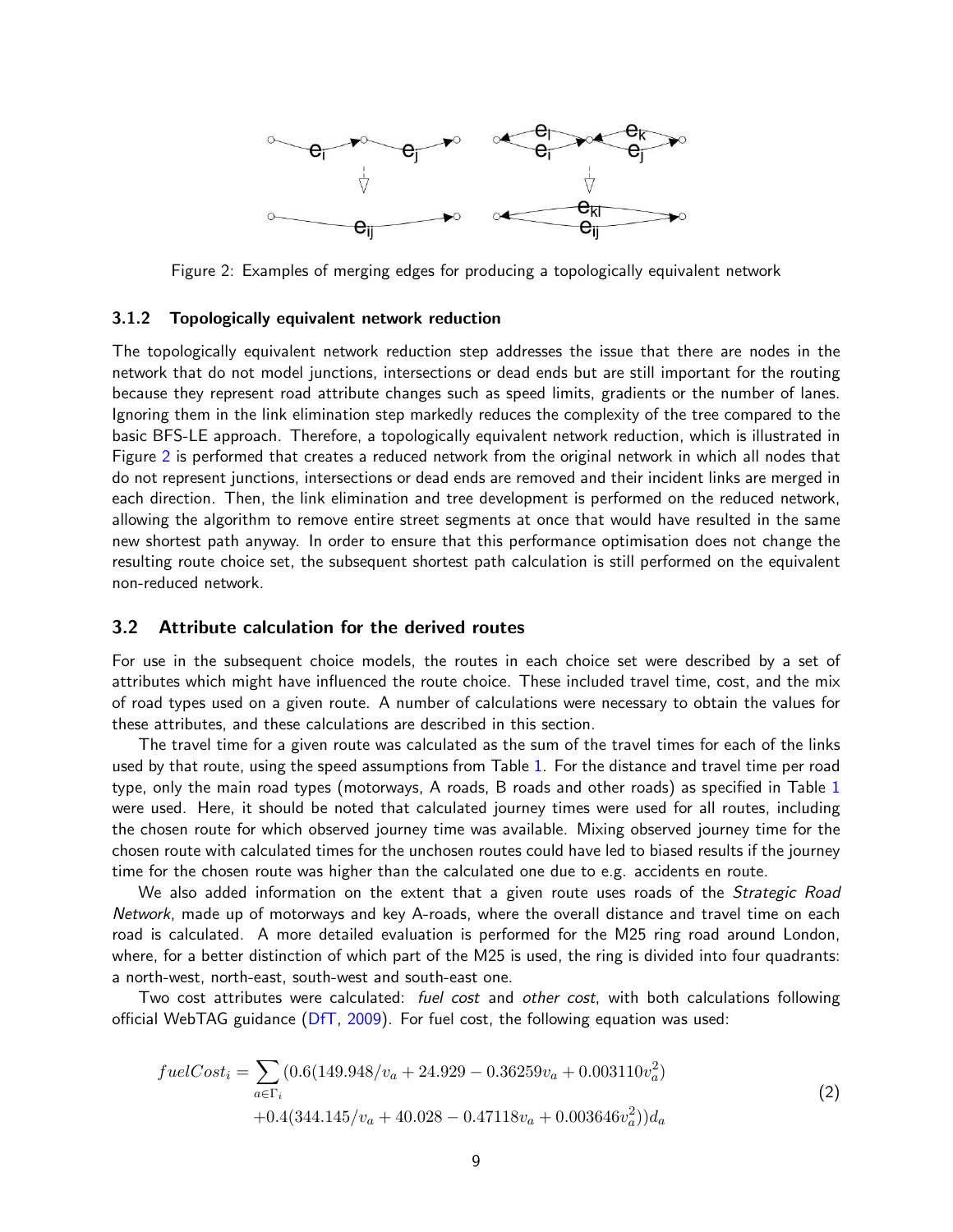where  $\Gamma_i$  is the set of all links of route  $i,~v_a$  is the free flow speed of link  $a$  in  $km/h$  and  $d_a$  is the length of the link in  $km$ . The other costs include all non-fuel related costs and were calculated using the formula:

$$
otherCost_i = \sum_{a \in \Gamma_i} (0.6(6.714 + 263.817/v_a) + 0.4(13.061 + 508.525/v_a))
$$
\n(3)

## 4 Modelling analysis

A key interest in route choice modelling is the representation of the competition and correlation between individual routes in a choice set. This recognises that route overlap affects the probabilities of choosing a given option, and also the substitution patterns between routes. The main issue is overestimation of choice probabilities for routes with a high overlap with other routes, as shown for example by Cascetta et al. (1996), Ben-Akiva and Bierlaire (1999) or Ramming (2002). The typical approach for capturing correlation between alternatives in choice modelling is the specification of a nesting structure (see e.g. Vovsha and Bekhor, 1998), but this is not a viable approach in this context where the number of possible types and extents of route overlaps is very large. Rather, researchers have developed a number of techniques that allow a model to give a deterministic account of the level of overlap or independence of given routes and adjust their probabilities as a result (e.g. Cascetta et al., 1996; Ben-Akiva and Bierlaire, 1999; Hoogendoorn-Lanser and Bovy, 2007). A more recent development by Frejinger and Bierlaire (2007) has looked at the potential for correlation caused by the specific roads used on given routes, rather than the actual sharing of links by different routes. This would for example mean that there could be correlation between two routes both using a section of the M25 for going around London, without that specific section necessarily being the same one for the two routes. The longer distances travelled in many of our observations increase the scope for studying strategic (long distance) route choice and this allowed us to make full use of this addition to the toolkit of route choice models. Our analysis makes use of both types of approaches, starting with a simple overlap measure in our preliminary models below.

### 4.1 Preliminary models and filtering of choice sets

From the initial set of 22, 291 observations, we removed 776 O-D pairs where only a single route was found by the choice set generation algorithm. Our analysis initially made use of simple Multinomial Logit (MNL) models (see e.g. Train, 2009). In these models, we specified the deterministic utility of route i (out of I, with  $I \le 16$ ) for observation n (out of  $N = 21, 115$ ) as:

$$
V_{n,i} = \beta_{l-cost} \ln(C_{n,i}) + \beta_{l-time} \ln(T_{n,i}) + \beta_{pathSize} pathSize_{n,i},\tag{4}
$$

where  $C_{n,i}$  and  $T_{n,i}$  give the cost and time respectively of alternative i for person n. The use of a log-transform was motivated by early evidence of strong non-linearity in response, manifested through decreasing marginal sensitivity to increases in travel time and travel cost. This specification thus allows for cost damping, as discussed in detail by Daly (2010). Different possibilities arise in this context, including a combination of a linear and log specification to obtain intermediate levels of damping. Results from early models suggested a level of damping sufficiently close to a log transform to allow us to take this specification forward. It should also be noted that the use of damping on both time and cost ruled out the estimation of separate sensitivities for individual elements of a route as this would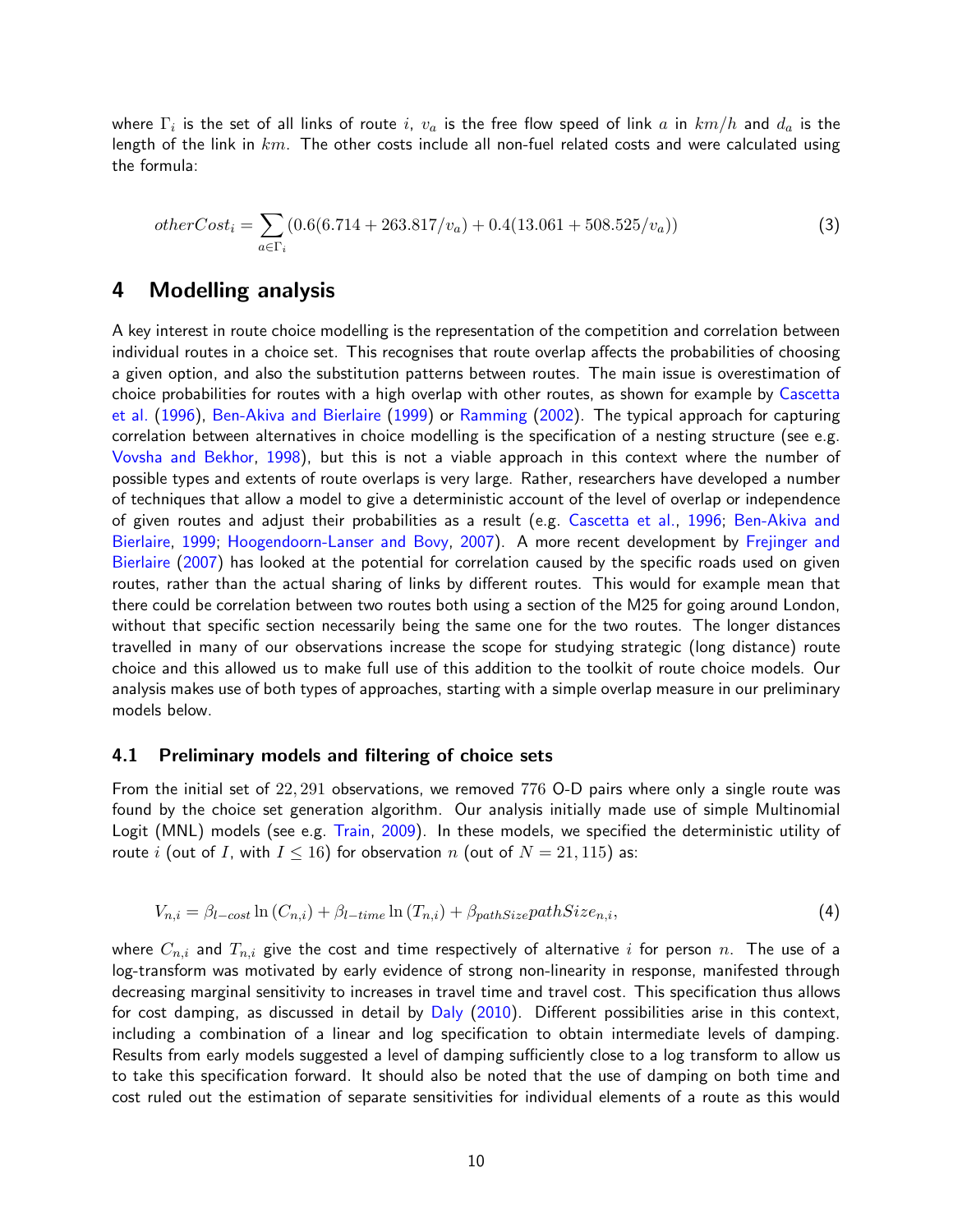have ignored the overall damping $^4$  in the absence of a more complex specification which would not have been practical in a large scale analysis.

The final term is the linear sensitivity to the path size component. The *path size* gives an indication of the similarity of a route with the other routes in the choice set. It was developed by Ben-Akiva and Bierlaire  $(1999)$  and its values range between zero and one $^5$ . A distinct route, i.e. a route with no overlaps with other routes, has a path size of one. Path sizes different from one are calculated based on the length of the links within the route i and the length of the routes that share a link with it relative to the length of the shortest route using the link. Mathematically, the path size is calculated as follows:

$$
pathSize_{n,i} = \sum_{a \in \Gamma_i} \left(\frac{l_a}{L_i}\right) \frac{1}{\sum_{j \in C_n} \delta_{aj} \frac{L_{C_n}^*}{L_j}}
$$
\n
$$
\tag{5}
$$

where  $\Gamma_i$  is the set of all links of route  $i,~l_a$  is the length of link  $a,$  and  $L_i$  the length of route  $i.$  The term  $\delta_{aj}$  is 1 if link a is on route i and 0 otherwise. The formulation additionally accounts for the relative ratio between the length of the shortest route  $L_{C_n}^*$  in  $C_n$  using link  $a$  and the length of each route j using link  $a$ . The underlying idea is that, all else being equal, a route with little overlap with other routes (and thus a higher path size value) has a higher probability of being chosen.

Data on reliability and level of congestion were not available, and we acknowledge that this is a potential shortcoming of the models estimated in the work. Future work should attempt to include such information, for example also looking at different sensitivities in peak and off-peak conditions, and rural vs urban locations. It is important to acknowledge that specific road characteristics could also influence route choice, with examples including road gradient and characteristics such as roundabouts. Information on gradients was not available but can be expected to play only a minor role in England, especially on major roads. The reduced speed on roundabouts is captured through the assumptions in Table 1, where additional penalty terms associated with roundabouts and other features could not be estimated due to the strong correlation with travel time.

A number of other model specifications were also attempted, notably attributes such as the time and cost by road type in particular. However, this split leads to excessive correlation for example between time on given road types and travel cost (given the correlation between speed and cost), and would have prevented the separate estimation of a cost coefficient, which is required for value of time (VOT, the ratio of time and cost sensitivities) calculations. In addition, the simple model with time and cost attributes gave better fit than specifications excluding cost at the expense of road type specific time components, potentially also again due to allowing for overall damping, and this specification was thus retained.

While initial estimation results with this specification showed the expected negative sign for the time coefficient and a positive sign for the path size component, the estimate for the cost coefficient was positive, and standard errors were large for all parameters. A closer investigation of the data showed very high impacts on model results for a relatively small subset of individuals making what at first hand appear to be irrational choices. In particular, some chosen routes are several times longer than the shortest path. While this is potentially reasonable on very short journeys, the impact on model results is dramatic when it occurs for long journeys. Extreme cases included a situation where the chosen route covered a distance of 172km when the shortest path between the identified origin and destination was

<sup>&</sup>lt;sup>4</sup>E.g. with  $T = T_1 + T_2$ , and  $T_1 > 0$  and  $T_2 > 0$ , we have that  $\ln(T) < \ln(T_1) + \ln(T_2)$ .

<sup>&</sup>lt;sup>5</sup>We decided to use the path size model as opposed to other possibilities such as C-Logit, basing our decision on the authoritative review conducted by Prato (2009). A comparison between path size and C-Logit (or other approaches) would in our opinion have added little value to our work, which was primarily interested in testing the added benefit of the error components specification in a large scale setting.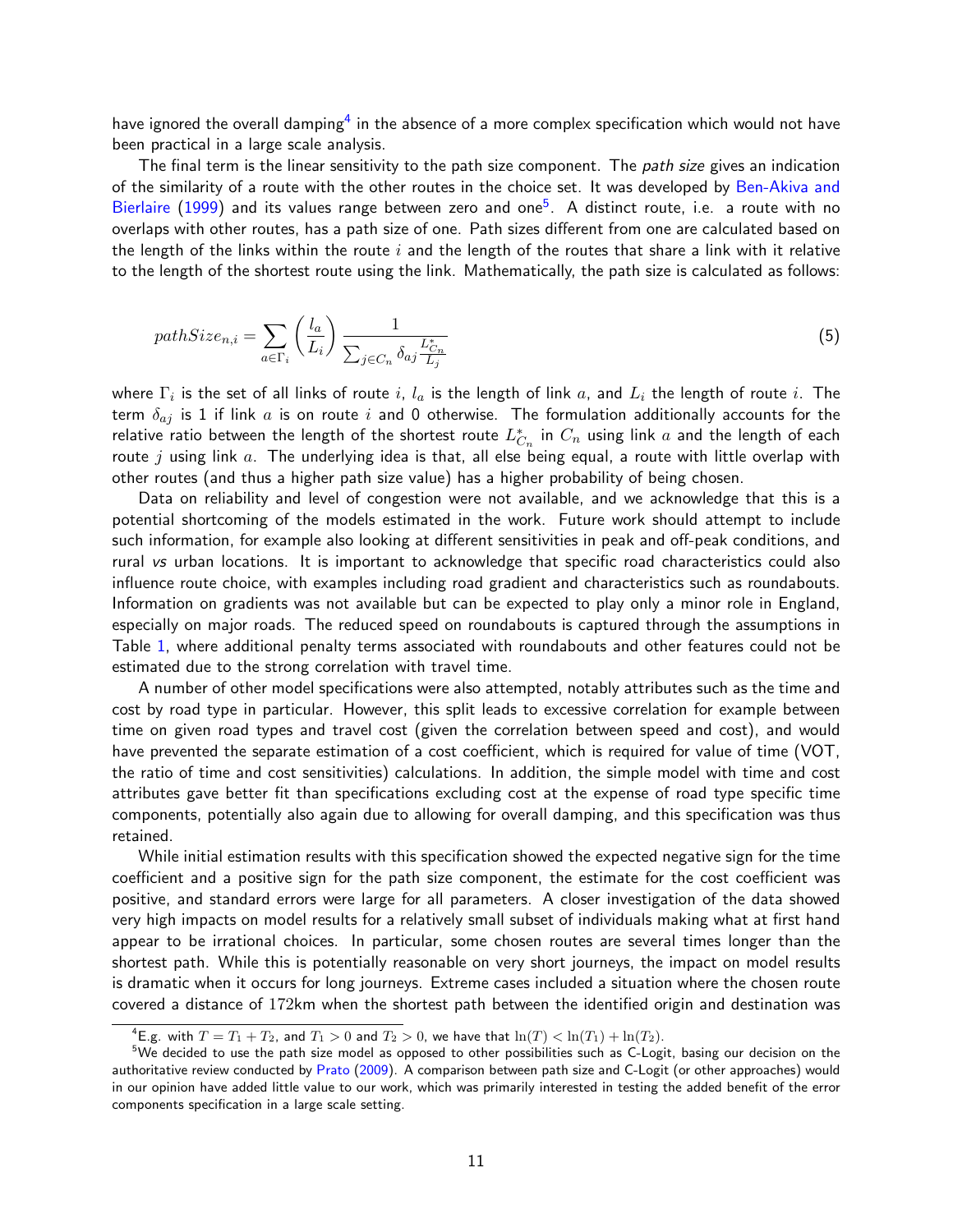

Figure 3: Impact of censoring on model results

a mere 629 metres. It is almost certain that observations of this type can be explained by problems in the data processing approach, with a failure to identify separate trips in case of very short breaks. This process was never expected to be completely foolproof and further data cleaning was thus required.

An observation by observation approach to data cleaning was not possible, and pragmatic approaches are needed with such a large sample. The specific approach used was to apply censoring by removing trips for which the chosen distance was a certain multiple of the minimum distance. To recognise that the permissible ratio between chosen distance and minimum distance should be a function of the minimum distance, i.e. a bigger relative difference is acceptable on shorter trips, we devised the following criterion after extensive testing:

$$
\gamma_n = \frac{L_{chosen,n}}{L \ast_{C_n}} \frac{\ln\left(L \ast_{C_n}\right)}{8.95},\tag{6}
$$

where  $L_{chosen,n}$  is the length of the chosen route and  $L\ast _{C_{n}}$  is the length of the shortest route for observation  $n$ , while  $8.95$  is the sample mean for  $\ln\left(L\ast_{C_n}\right)$ .

Observations with  $\gamma_n > \theta$  were removed from the data, where different versions for the limit  $\theta$ were tested. In addition, we removed trips where the shortest path was shorter than 500 metres given unreliable results on such very short routes. We tested values of  $\theta$  from 5 down to 1.2 in steps of 0.1,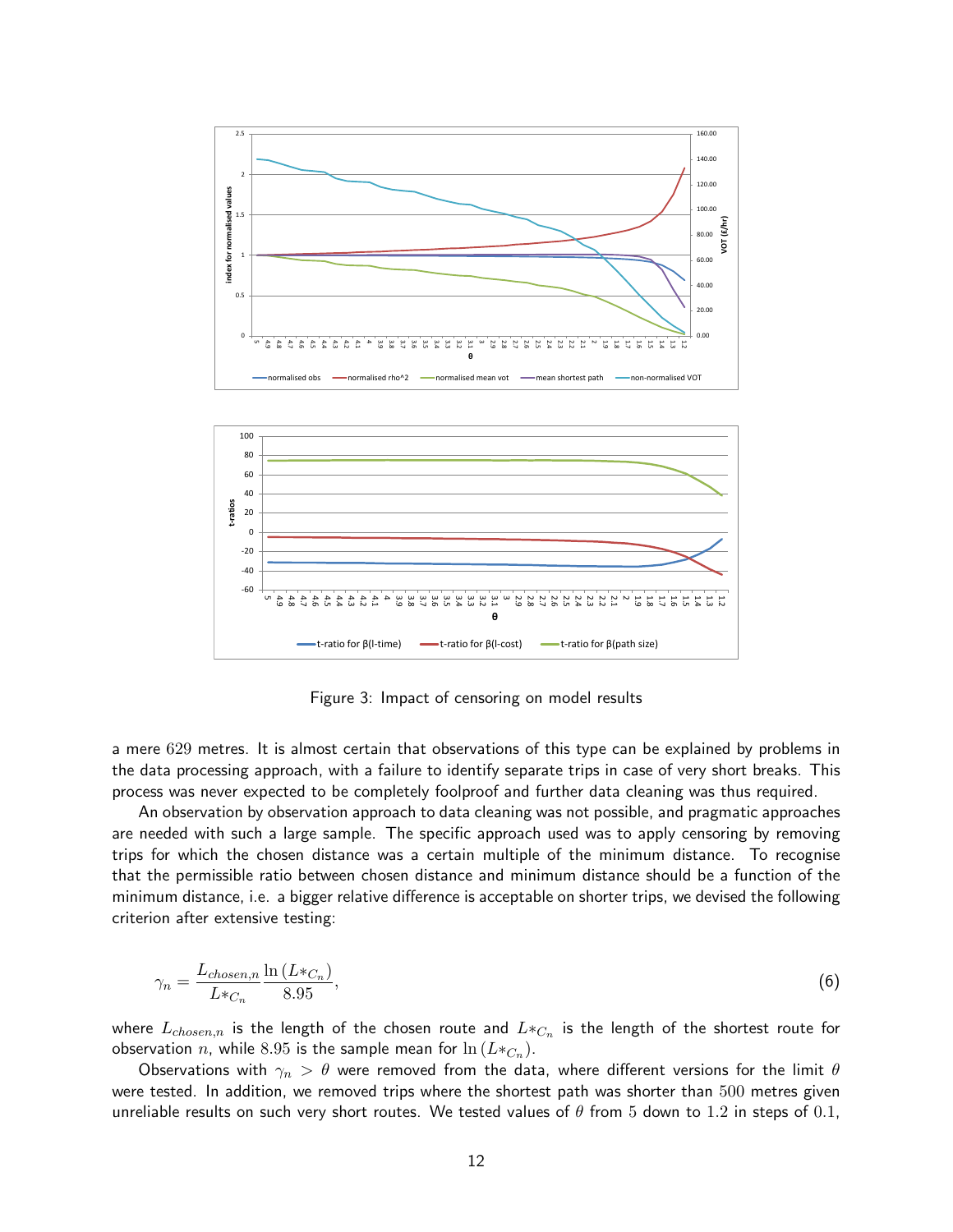meaning that 39 models were run. The findings from this censoring process are illustrated in Figure 3, which uses a mixture of normalised and non-normalised values as appropriate. We see that as the censoring increases (i.e. as  $\theta$  reduces), the significance of the log-cost coefficient increases substantially, with modest increases for the significance of the log-time coefficient up until a censoring of  $\theta = 2$  beyond which significance levels drop. For the path size term, the significance levels remain quite stable, up until  $\theta = 2$ . Relative model fit, measured through the adjusted  $\rho^2$  term, increases throughout. As would be expected with this censoring approach, the shortest path distribution remains fairly stable, up until the point where a very low value for  $\theta$  is used. The key impact is on the VOT findings. The VOT is obtained by taking the ratio of the partial derivatives of the utility function against time and cost, i.e.:

$$
VOT_n = \frac{\partial V_{i*n}}{\partial T_{i*n}} \frac{\partial C_{i*n}}{\partial V_{i*n}} = \frac{\beta_{l-time}}{\beta_{l-cost}} \frac{C_{i*n}}{T_{i*n}},\tag{7}
$$

and thus depends on the values for the chosen alternative. We see very high initial values of time, which are a reflection of the earlier observation of problems with the cost coefficient. As the level of censoring increases, we see reduced values of time. The actual values remain high, and higher than standard WebTAG values, but the latter do not factor in the value of the freight, which in this case is unknown to us.

After extensive investigation, we decided on a censoring value of  $\theta = 1.6$ . This leads to a final sample size of 18, 150 observations, i.e. a loss of 2, 965 additional observations. The choice of this specific censoring point was motivated by this being the last point before major drops in both sample size and mean shortest path are incurred. It leads to a final mean VOT of £32.19/hr, which, as pointed out above is higher than WebTAG values of  $£13/hr$ , but which is deemed to still be reasonable as the latter does not include the time value of the load. It should also be acknowledged that while our speed assumptions follow official guidance, if these assumed speeds are too high, then this could translate into an overestimation of the time coefficient (given the resulting lower time attribute) and potentially lead to upwards bias in the value of time measures. An analysis of the characteristics of the choice sets in the full sample and after censoring is presented in Appendix A.

#### 4.2 Advanced models

The models presented in Section 4.1 capture the overlap between competing routes through the inclusion of the path size factor. The estimate for  $\beta_{pathSize}$  is positive and highly significant, showing that routes with reduced overlap, i.e. more independent routes, have a higher probability of being chosen.

In this section, we develop the models further to capture additional correlation between routes that result not from overlap between routes, i.e. the use of common links, but correlation as a result of making use of specific identified roads. While the incorporation of the path size factor gives an advantage to more independent routes, this additional component of the models ensures heightened competition and hence substitutability between routes that make use of the same roads. For this purpose, we make use of the specification of the error components logit (ECL) model put forward by Frejinger and Bierlaire (2007) for route choice modelling. As an illustration, let us use the very simple example where we factor in correlation between routes that use the M1 and also between routes that use the M25. The utility function from Equation 4 would then be rewritten as:

$$
V_{n,i} = \beta_{l-cost} \ln(C_{n,i}) + \beta_{l-time} \ln(T_{n,i}) + \beta_{pathSize} pathSize_{n,i}
$$
  
+  $\sigma_{M1} \sqrt{L_{n,i,M1}} \xi_{n1} + \sigma_{M25} \sqrt{L_{n,i,M25}} \xi_{n2},$  (8)

where  $L_{n,i,M1}$  and  $L_{n,i,M25}$  give the distances covered by route i for observation n on the M1 and M25 respectively, and where  $\xi_{n1}$  and  $\xi_{n2}$  are independent standard Normal random variables, distributed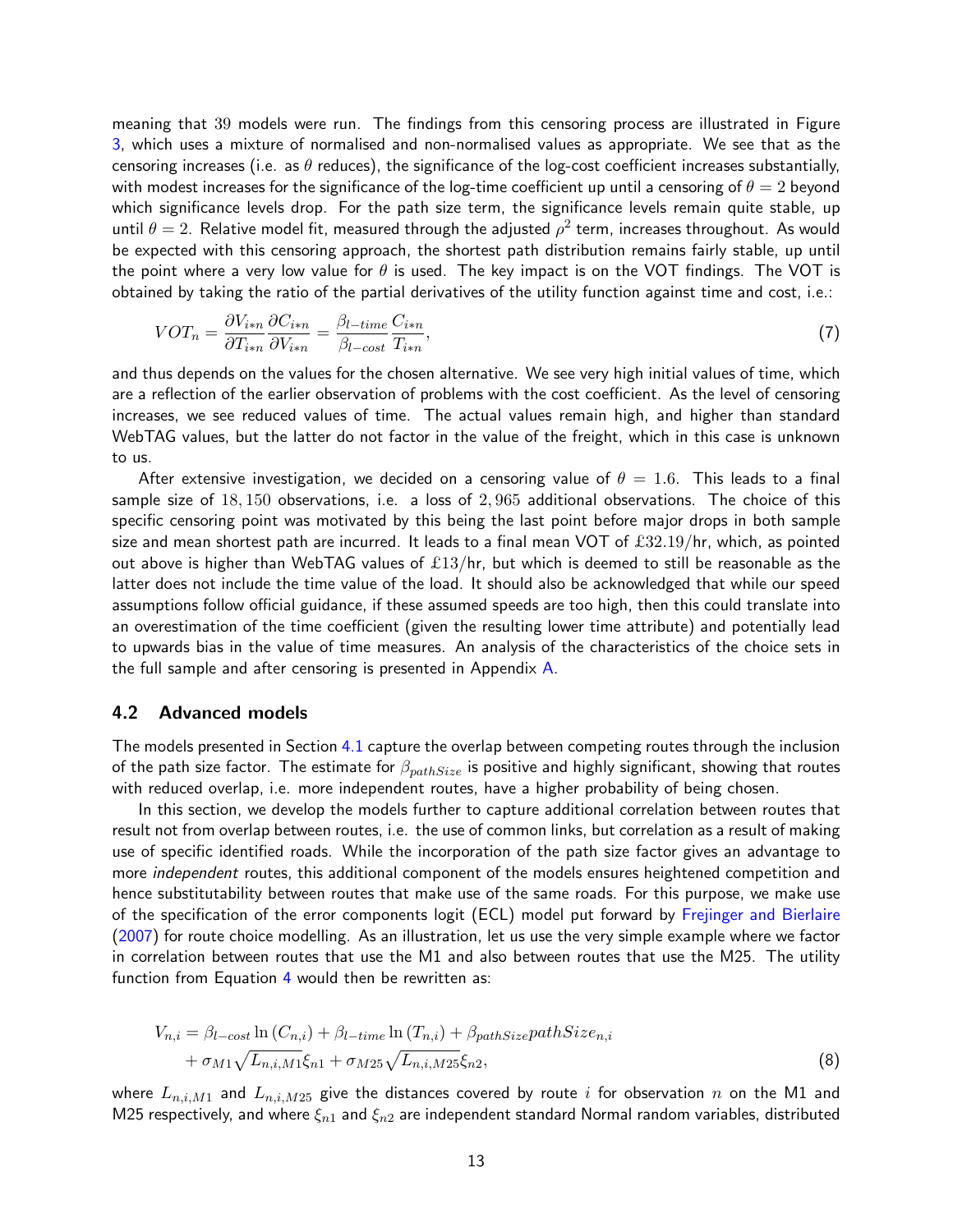independently and identically across observations. The inclusion of these additional random components ensures that the model allows for correlation between two routes that both make use of say the M1, where the correlation increases as a function of the distance both routes cover on the M1, and where higher absolute estimates for  $\sigma_{M1}$  indicate higher correlation. Routes that are more correlated with one another are in stronger competition with one another, and also become better substitutes if for example one of the two routes becomes unavailable or becomes less attractive for example as a result of road works. With the example above, the covariance between the error terms for route i and j would be given by  $\sigma_{M1}^2 \sqrt{L_{n,i,M1}} \sqrt{L_{n,j,M1}} + \sigma_{M25}^2 \sqrt{L_{n,i,M25}} \sqrt{L_{n,j,M25}}.$ 

It is important to note that with this model, the correlation between two routes as a result of both using say the M1 is a result solely of the distance both routes cover on the M1, and not of the specific sections of the M1 travelled on, i.e. whether they use the same subsections. This means that the model captures a phenomenon that is associated with the specific nature of the given routes while correlation as a result of sharing specific links is captured by the path size factor.

The estimation of the ECL structure is computationally very expensive given the need to use simulation to approximate the integral representing the choice probabilities in the model (cf. Train, 2009). For the purposes of the present project, we relied on the highly efficient package ALogit, which was the only feasible solution as any alternatives would, in the face of the size of the data and choiceset, have led to estimation times of several weeks. We made use of  $1,000$  random draws per error component in estimation. While the 18, 150 observations come from only 709 HGVs, it is not possible to capture the correlation between journeys for the same HGV in ALogit, meaning that we have to accept some loss of efficiency in our estimates, which should however solely impact the standard errors.

Our initial specifications for the ECL model made use of a large number of error components, namely 14 error components associated with the most heavily used motorways in our data, 4 additional error components associated with the four separate quadrants of the M25, capturing quadrant specific correlation, 20 error components associated with the most heavily used A-roads in our data, and 3 higher level error components, associated with usage of the A-road network (i.e. correlation between all A-roads), the motorway network (i.e. correlation between all motorways) and the strategic road network (correlation between motorways and key A-roads).

The initial estimation process showed a number of insignificant error component terms and we gradually simplified the specification to obtain a final model with 15 error components, namely:

- 6 error components associated with specific A roads, namely the A12, A13, A14, A2, A46, A50;
- 1 general error component associated with all A-roads in the network;
- 6 error components associated with specific motorways, namely the M11, M3, M4, M40, M6, M60; and
- 2 error components associated with the two separate quadrants of the M25, hereafter referred to as M25NW (north-west) and M25SW (south-west)

Our final ECL model obtained a log-likelihood of −31, 360.49, an improvement by 365.85 units over the MNL log-likelihood of  $-31,726.35$ , which is highly significant at the cost of 15 additional parameters. The estimates for the final ECL model are presented alongside those for the final MNL model in Table 2. We note that the inclusion of the ECL components leads to an increase in the impact of time and especially cost when compared to the path size formulation. We also observe a drop in significance levels for these three components, possibly as some of the effects are now captured by the error components, where this is especially likely in the case of  $\beta_{pathSize}$ . As regards the error component terms, it should be noted that the sign of the  $\sigma$  estimates is not relevant as the covariance between routes 1 and 2 for observation  $n$  caused by say the use of the  $M11$  is given by  $\sigma_{M11}^2\sqrt{L_{1n,M11}}\sqrt{L_{2n,M1}}.$  The highest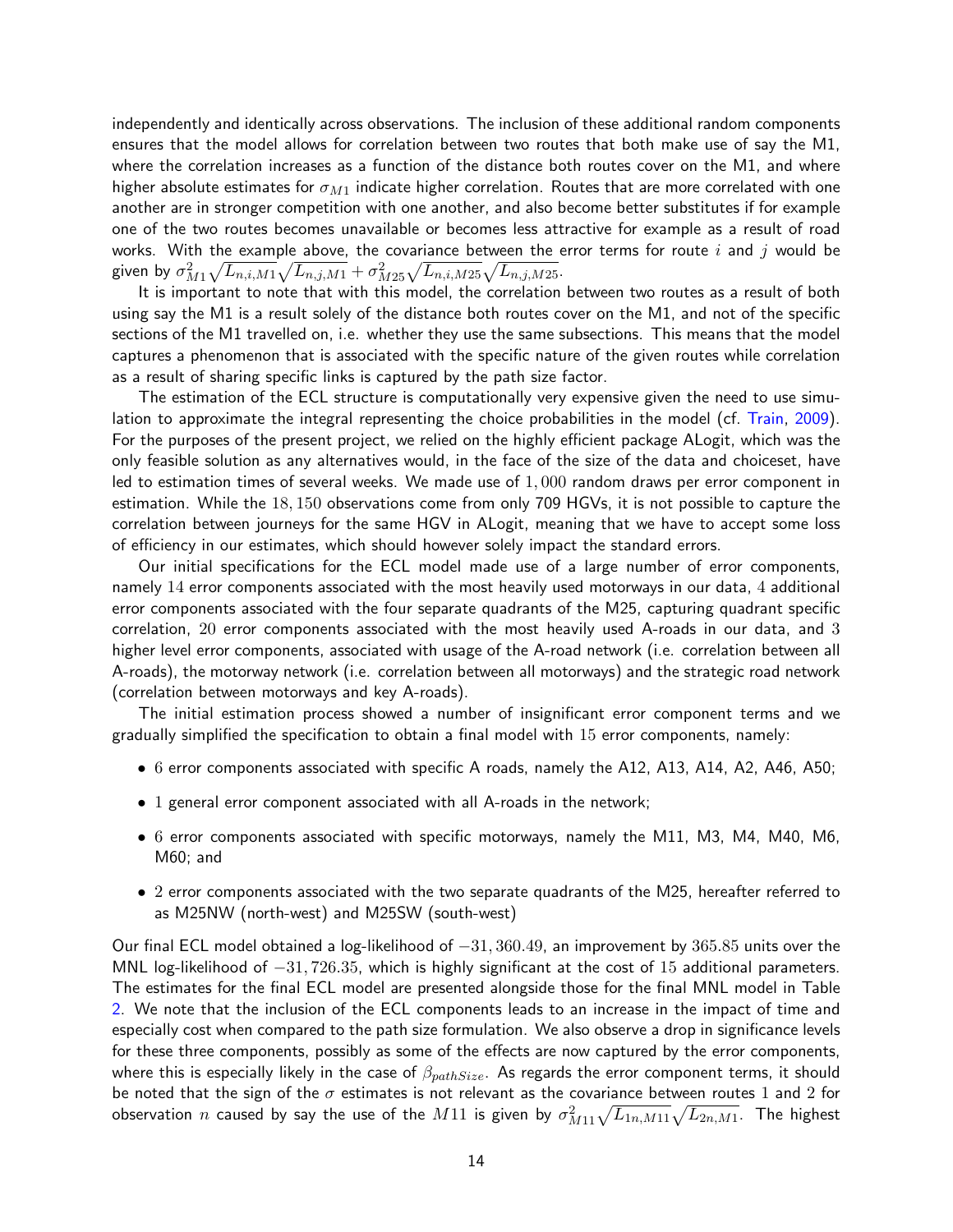|                    | <b>MNL</b> |           | ECL                        |            |  |  |
|--------------------|------------|-----------|----------------------------|------------|--|--|
| log-likelihood     |            | 31,726.35 | 31,360.49                  |            |  |  |
| pars.              | 3          |           | 18                         |            |  |  |
|                    |            |           |                            |            |  |  |
|                    | est.       | t-rat.    | est.                       | t-rat.     |  |  |
| $\beta_{l-cost}$   | $-4.162$   | $-20.7$   | $-5.167$                   | $-18.72$   |  |  |
| $\beta_{l-time}$   | $-6.412$   | $-31.1$   | $-6.915$                   | $-25.20$   |  |  |
| $\beta_{pathsize}$ | 4.377      | 65.2      | 4.299                      | 49.30      |  |  |
| $\sigma_{A12}$     |            |           | 0.055                      | 8.97       |  |  |
| $\sigma_{A13}$     |            |           | 0.017                      | 2.65       |  |  |
| $\sigma_{A14}$     |            |           | 0.009                      | 2.09       |  |  |
| $\sigma_{A2}$      |            |           | 0.026                      | 5.24       |  |  |
| $\sigma$ A46       |            |           | 0.014                      | 3.95       |  |  |
| $\sigma_{A50}$     |            |           | $-0.015$                   | $-3.52$    |  |  |
| $\sigma_A$         |            |           | $-0.052$<br>$\overline{1}$ | $-24.68$   |  |  |
| $\sigma_{M11}$     |            |           | 0.023                      | 3.66       |  |  |
| $\sigma_{M3}$      |            |           | 0.020                      | 2.64       |  |  |
| $\sigma_{M4}$      |            |           | 0.007                      | 1.03       |  |  |
| $\sigma_{M40}$     |            |           | 0.017                      | 3.07       |  |  |
| $\sigma_{M6}$      |            |           | 0.008                      | 2.26       |  |  |
| $\sigma_{M60}$     |            |           | $-0.036$                   | $-4.42$    |  |  |
| $\sigma_{M25NW}$   |            |           | $-0.055$                   | $-5.90$    |  |  |
| $\sigma_{M25SW}$   |            |           | 0.020                      | 3.67       |  |  |
| VOT                | <b>MNL</b> |           | $\overline{1}$             | <b>ECL</b> |  |  |
| 5%                 | 24.18      |           |                            | 21.01      |  |  |
| 25%                | 27.45      |           | 23.84                      |            |  |  |
| median             | 31.06      |           | 26.98                      |            |  |  |
| mean               | 32.19      |           | 27.96                      |            |  |  |
| 75%                | 35.30      |           | 30.66                      |            |  |  |
| 95%                | 45.42      |           |                            | 39.45      |  |  |

Table 2: Estimation results for final MNL and ECL models

significance level for any error component is observed for  $\sigma_A$  which is to be expected given the size of the A-road network. All remaining error components are significant at usual levels of confidence, with the exception of  $\sigma_{M4}$ . Finally, we see a reduction in VOT when moving from MNL to ECL by just over 13%, which, given the values in WebTAG, would suggest that the estimates from the ECL model are more reliable.

### 4.3 Forecasting analysis

As a final step in the analysis, we used the final MNL and ECL model in a forecasting example, looking at the changes in the total distance travelled on specific roads as a result of a number of hypothetical changes, namely:

• reductions and increases in average A-road speeds by  $10\%$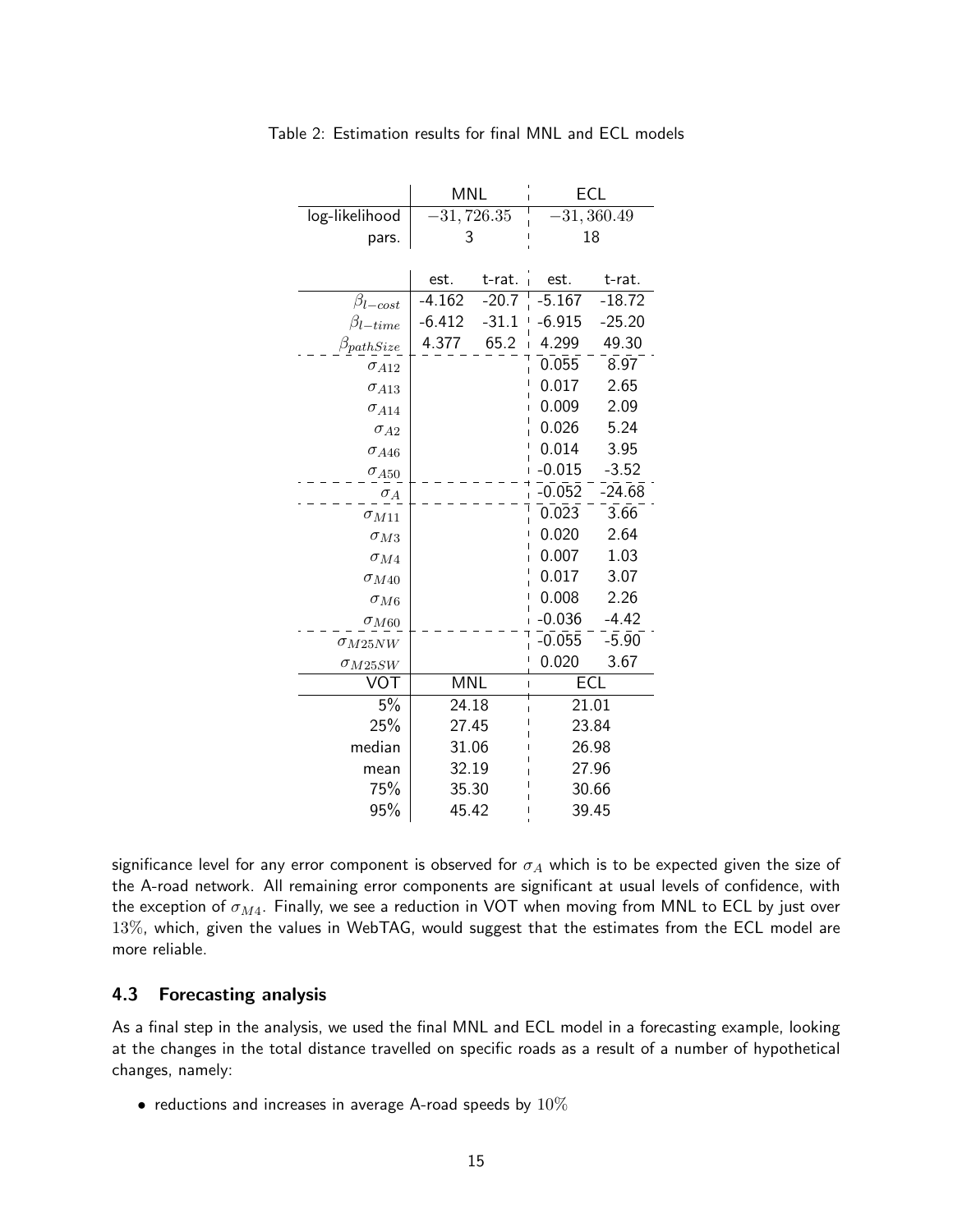- reductions and increase in average motorway speeds by  $10\%$
- reductions and increases in average M1 speeds by  $10\%$
- an increase by 20 minutes for the Dartford crossing
- an increase by 20 minutes for the M25 section close to Heathrow
- an increase by 20 minutes for travelling from the M25 to the M1
- a reduction in average A1 speeds by  $10\%$

Table 3 summarises the results from the forecasting exercise. For ease of interpretation, the changes to the directly affected roads are shown in bold font. We first note small differences between the two models in terms of predicted total distances travelled in the base scenario, which are a result of the fact that no road type specific constants were estimated as these would have led to biased time and cost sensitivities given the strong correlations between road types and times and costs.

Looking first at the impact of changes in A road and motorway speeds, we see lower impacts on A roads than on motorways in the MNL models, while in the ECL models, the findings are essentially the same between the two types of roads. Additionally, we observe smaller overall changes in the ECL models than in the MNL models, suggesting that lower cross-road elasticities result from the specific correlation structure of that model. The impacts are more substantial when looking at changes to specific roads and the predicted changes in distance travelled on those roads. For example, a change in the speed on the M1 has a far stronger impact on the M1 distances than a change in general motorway speeds has on motorway distances. This is to be expected as changes affecting just one road make the shift to alternative roads far more likely than changes affecting an entire road type.

We next look at three specific scenarios in which we see increases by 20 minutes on specific key road segments, namely the Dartford crossing, the M25 segment close to Heathrow and the junction between the M25 and the M1. We observe bigger impacts on those specific segment, with e.g. the MNL predicting a 21.67% reduction on distance travelled jointly on the M25 SE and NE quadrants. The overall impact on the individual M25 SE and M25 NE segments is obviously much lower as this also includes journeys using just one of the two roads. Similar findings are observed across the other two scenarios. Once again though, the ECL elasticities are substantially lower than the MNL ones. The final forecasting scenario looks at a reduction in average speed on the A1, where we see a non-trivial shift to the A19; the impacts are once again lower in the ECL model than in the MNL model.

# 5 Summary and conclusions

This paper has described the various stages in a study using GPS data to model route choices for heavy goods vehicles. The study has a number of novel components in comparison with past work, with a focus on heavy goods vehicles, long distance journeys and a wide geographic area, in this case the entire road network of England. The data provided for the study had already been preprocessed and the way in which this was done was not amenable to direct analysis and a substantial amount of further processing and data cleaning was needed. This leads to the strong recommendation that future studies of this type start with the raw GPS data, avoiding the issues resulting from using pre-processed data.

In the modelling analysis, we then showed that the error components model of Frejinger and Bierlaire (2007) provides important gains in mathematical performance over the simple multinomial logit model, along with more realistic value of time findings. This is a result of capturing correlations between routes making use of the same key roads, where the sections used do not necessarily overlap - such correlation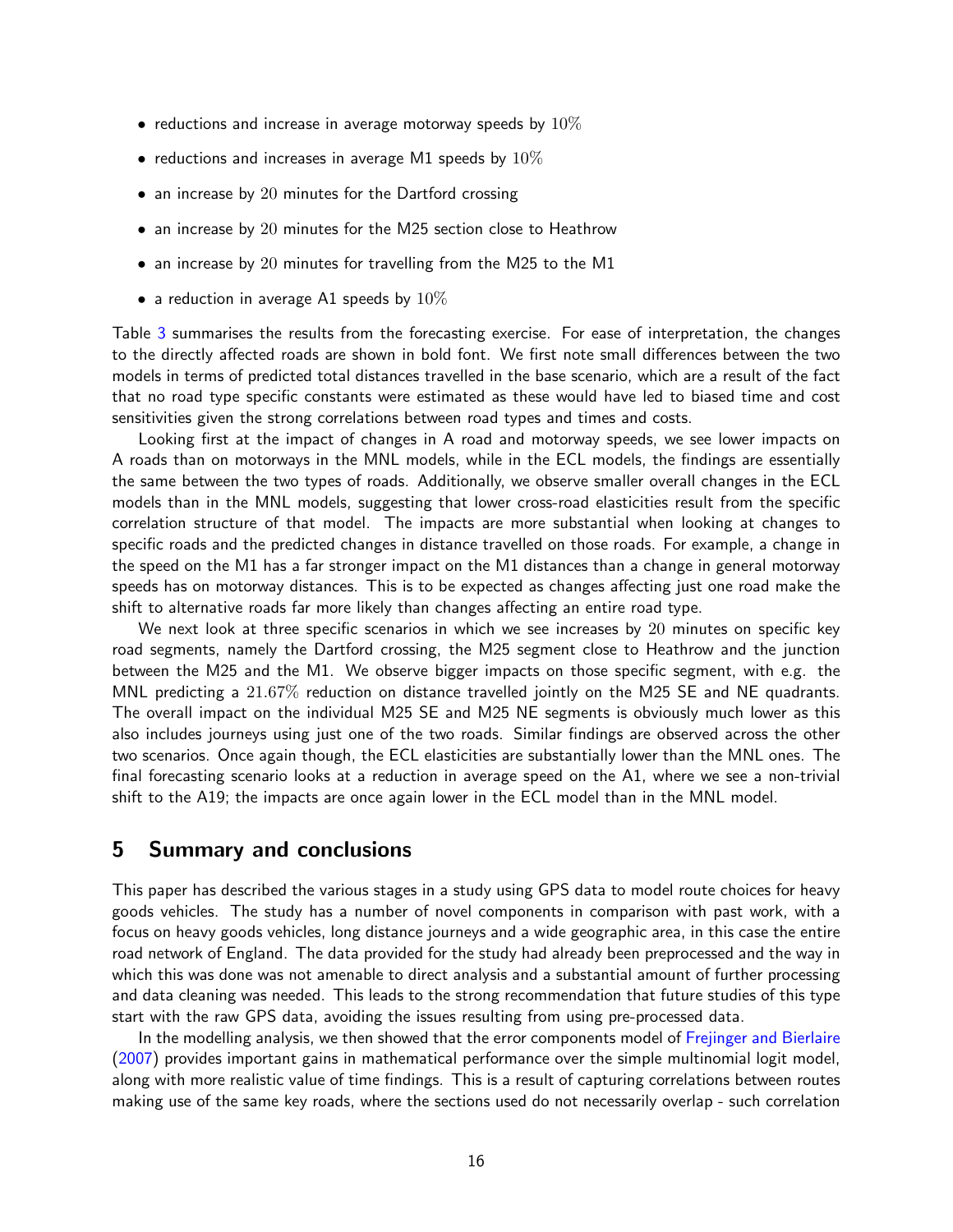|                     |                | base distances (total metres) | count non-zero (out of 18,150) |       | A roads speed -10%<br>A roads speed $+10\%$ |          |           | M-way speeds -10% |           | M-way speeds $+10\%$ |            | M1 speed $-10\%$ |           |          |
|---------------------|----------------|-------------------------------|--------------------------------|-------|---------------------------------------------|----------|-----------|-------------------|-----------|----------------------|------------|------------------|-----------|----------|
|                     | MNL            | <b>ECL</b>                    | MNL                            | ECL   | MNL                                         | ECL      | MNL       | <b>ECL</b>        | MNL       | ECL                  | <b>MNL</b> | ECL              | MNL       | ECL      |
| dist on MW          | 165,492,378.48 | 162,989,352.92                | 6932                           | 7082  | 1.66%                                       | $0.90\%$ | $-1.85%$  | $-1.01%$          | $-1.73%$  | $-0.97%$             | 1.88%      | 1.05%            | $-0.22%$  | $-0.14%$ |
| dist on A roads     | 227.631.513.94 | 233.587.585.82                | 18000                          | 18054 | $-1.46%$                                    | $-0.94%$ | 1.64%     | 1.05%             | 0.97%     | 0.51%                | $-1.03%$   | $-0.55%$         | 0.13%     | 0.07%    |
| dist on B roads     | 1.399.633.80   | 1.408.073.83                  | 15445                          | 15526 | 2.90%                                       | 2.32%    | $-3.13%$  | $-2.51%$          | 0.24%     | 0.20%                | $-0.26%$   | $-0.22%$         | 0.02%     | 0.02%    |
| dist on other roads | 20.842.592.50  | 21.002.258.29                 | 17860                          | 17906 | 2.34%                                       | 2.08%    | $-2.44%$  | $-2.19%$          | 0.15%     | 0.15%                | $-0.16%$   | $-0.16%$         | 0.03%     | 0.03%    |
| dist on SRN         | 278.267.683.08 | 278,969,144.03                | 15491                          | 15694 | 0.32%                                       | 0.13%    | $-0.35%$  | $-0.14%$          | $-0.50%$  | $-0.29%$             | 0.55%      | 0.32%            | $-0.08%$  | $-0.06%$ |
| dist on M25 SW      | 3,461,687.73   | 3,451,737.27                  | 359                            | 373   | 2.73%                                       | 1.03%    | $-2.99%$  | $-1.14%$          | $-2.78%$  | $-1.10%$             | 3.10%      | 1.21%            | 0.28%     | 0.05%    |
| dist on M25 NW      | 3,319,681.69   | 3,360,515.89                  | 336                            | 336   | 4.27%                                       | 1.06%    | $-4.58%$  | $-1.17%$          | $-4.22%$  | $-1.10%$             | 4.78%      | 1.21%            | $-0.53%$  | $-0.07%$ |
| dist on M25 SE      | 3,498,124.28   | 3,330,760.68                  | 513                            | 527   | 2.07%                                       | 1.28%    | $-2.47%$  | $-1.47%$          | $-2.23%$  | $-1.35%$             | 2.29%      | 1.42%            | 0.05%     | 0.01%    |
| dist on M25 NE      | 4,148,326.42   | 3,912,928.96                  | 482                            | 485   | 3.77%                                       | 1.40%    | $-4.23%$  | $-1.58%$          | $-3.87\%$ | $-1.48%$             | 4.19%      | 1.59%            | 0.07%     | 0.06%    |
| dist on M25         | 14.427.820.13  | 14,055,942.80                 | 1170                           | 1196  | 3.23%                                       | 1.20%    | $-3.59%$  | $-1.35%$          | $-3.29%$  | $-1.27%$             | 3.60%      | 1.37%            | $-0.02%$  | 0.01%    |
| dist on M25 SE & NE | 2,631,415.12   | 2,378,929.16                  | 170                            | 170   | 3.06%                                       | 1.29%    | $-3.50\%$ | $-1.45%$          | $-3.09\%$ | $-1.29%$             | 3.29%      | 1.38%            | 0.23%     | 0.06%    |
| dist on M25 SW & NW | 2,451,699.99   | 2,338,697.92                  | 78                             | 78    | 3.13%                                       | 0.67%    | $-3.31%$  | $-0.72%$          | $-2.97%$  | $-0.63%$             | 3.41%      | 0.72%            | $-0.39%$  | $-0.10%$ |
| dist on M25 & M1    | 5,134,317.48   | 4,924,262.40                  | 139                            | 139   | 4.19%                                       | 1.00%    | $-4.50%$  | $-1.08%$          | $-4.17%$  | $-1.01%$             | 4.72%      | 1.14%            | $-3.83%$  | $-0.89%$ |
| dist on M1          | 25,585,592.46  | 25,275,344.50                 | 1388                           | 1411  | 1.30%                                       | 0.79%    | $-1.46%$  | $-0.88%$          | $-1.38%$  | $-0.85%$             | 1.50%      | 0.93%            | $-2.90\%$ | $-1.55%$ |
| dist on A1          | 13,603,875.95  | 13,557,514.13                 | 1294                           | 1323  | $-0.12%$                                    | 0.11%    | 0.13%     | $-0.13%$          | 0.02%     | $-0.21%$             | $-0.01%$   | 0.22%            | 0.75%     | 0.41%    |
| dist on A19         | 2,948,567.34   | 3,116,544.30                  | 575                            | 579   | $-2.11%$                                    | $-1.35%$ | 2.41%     | 1.52%             | 1.85%     | 1.10%                | $-1.95%$   | $-1.18%$         | 0.10%     | 0.07%    |

Table 3: Forecasting results

|                     | base distances (total metres) |                | count non-zero (out of 18,150)<br>M1 speed $+10\%$ |            |            | Dartford crossing +20 min |           | Heathrow area $+20$ min |            | M25-M1 connection $+20$ min |            | A1 speed $-10\%$ |            |           |
|---------------------|-------------------------------|----------------|----------------------------------------------------|------------|------------|---------------------------|-----------|-------------------------|------------|-----------------------------|------------|------------------|------------|-----------|
|                     | <b>MNL</b>                    | <b>ECL</b>     | <b>MNL</b>                                         | <b>ECL</b> | <b>MNL</b> | ECL                       | MNL       | <b>ECL</b>              | <b>MNL</b> | ECL                         | <b>MNL</b> | ECL              | <b>MNL</b> | ECL       |
| dist on MW          | 165.492.378.48                | 162,989,352.92 | 6932                                               | 7082       | 0.24%      | 0.15%                     | $-0.27%$  | $-0.11%$                | $-0.18\%$  | $-0.04%$                    | $-0.38%$   | $-0.10\%$        | 0.01%      | $-0.02%$  |
| dist on A roads     | 227,631,513.94                | 233,587,585.82 | 18000                                              | 18054      | $-0.13%$   | $-0.08%$                  | 0.19%     | 0.09%                   | 0.11%      | 0.02%                       | 0.23%      | 0.05%            | $-0.02%$   | $0.00\%$  |
| dist on B roads     | 1,399,633.80                  | 1,408,073.83   | 15445                                              | 15526      | $-0.02%$   | $-0.02%$                  | $-0.02%$  | $-0.01%$                | 0.01%      | $0.00\%$                    | 0.02%      | $0.00\%$         | 0.07%      | 0.06%     |
| dist on other roads | 20.842.592.50                 | 21,002,258.29  | 17860                                              | 17906      | $-0.03%$   | $-0.03%$                  | $0.00\%$  | 0.01%                   | $-0.01%$   | $0.00\%$                    | 0.02%      | 0.02%            | 0.01%      | 0.01%     |
| dist on SRN         | 278, 267, 683.08              | 278,969,144.03 | 15491                                              | 15694      | 0.09%      | 0.07%                     | $-0.08%$  | $-0.03%$                | $-0.05%$   | $-0.01%$                    | $-0.10%$   | $-0.04%$         | $-0.01%$   | $-0.03%$  |
| dist on M25 SW      | 3,461,687.73                  | 3,451,737.27   | 359                                                | 373        | $-0.28%$   | $-0.05%$                  | $-0.60%$  | $-0.18%$                | $-4.48%$   | $-1.32%$                    | $-1.03%$   | $-0.14%$         | 0.01%      | $0.00\%$  |
| dist on M25 NW      | 3,319,681.69                  | 3,360,515.89   | 336                                                | 336        | 0.59%      | 0.07%                     | $-1.24%$  | $-0.30%$                | $-4.84%$   | $-1.18%$                    | $-10.73%$  | $-2.91\%$        | $-0.23%$   | $-0.06%$  |
| dist on M25 SE      | 3.498.124.28                  | 3,330,760.68   | 513                                                | 527        | $-0.05%$   | $-0.01%$                  | $-4.24%$  | $-1.93%$                | $-0.29%$   | $-0.06%$                    | $-0.06%$   | $-0.02%$         | 0.01%      | $0.00\%$  |
| dist on M25 NE      | 4.148.326.42                  | 3,912,928.96   | 482                                                | 485        | $-0.08%$   | $-0.06%$                  | $-7.75%$  | $-3.37%$                | $-0.12%$   | $-0.01%$                    | $-5.76%$   | $-1.25%$         | 0.02%      | $-0.01%$  |
| dist on M25         | 14,427,820.13                 | 14,055,942.80  | 1170                                               | 1196       | 0.03%      | $-0.02%$                  | $-3.68%$  | $-1.51%$                | $-2.29%$   | $-0.62%$                    | $-4.39%$   | $-1.08%$         | $-0.04%$   | $-0.02%$  |
| dist on M25 SE & NE | 2,631,415.12                  | 2,378,929.16   | 170                                                | 170        | $-0.25%$   | $-0.06%$                  | $-21.67%$ | $-12.25%$               | 0.02%      | 0.02%                       | $-2.57%$   | $-0.69%$         | 0.15%      | 0.04%     |
| dist on M25 SW & NW | 2,451,699.99                  | 2,338,697.92   | 78                                                 | 78         | 0.45%      | 0.11%                     | 0.03%     | 0.02%                   | $-18.05%$  | $-7.08%$                    | $-5.24%$   | $-0.95%$         | 0.07%      | 0.01%     |
| dist on M25 & M1    | 5.134.317.48                  | 4,924,262.40   | 139                                                | 139        | 4.10%      | 0.93%                     | $-2.35%$  | $-0.59%$                | $-2.55%$   | $-0.43%$                    | $-26.37%$  | $-8.56\%$        | 0.96%      | 0.27%     |
| dist on M1          | 25.585.592.46                 | 25.275.344.50  | 1388                                               | 1411       | 3.09%      | 1.67%                     | 0.15%     | 0.03%                   | 0.06%      | 0.01%                       | $-1.30\%$  | $-0.38\%$        | 0.55%      | 0.31%     |
| dist on A1          | 13.603.875.95                 | 13,557,514.13  | 1294                                               | 1323       | $-0.83%$   | $-0.44%$                  | 0.13%     | 0.03%                   | 0.05%      | 0.01%                       | 0.62%      | 0.20%            | $-2.95%$   | $-2.00\%$ |
| dist on A19         | 2,948,567.34                  | 3,116,544.30   | 575                                                | 579        | $-0.10%$   | $-0.07%$                  | $0.00\%$  | $0.00\%$                | $0.00\%$   | $0.00\%$                    | $0.00\%$   | $0.00\%$         | 1.20%      | 0.81%     |

 $\overline{a}$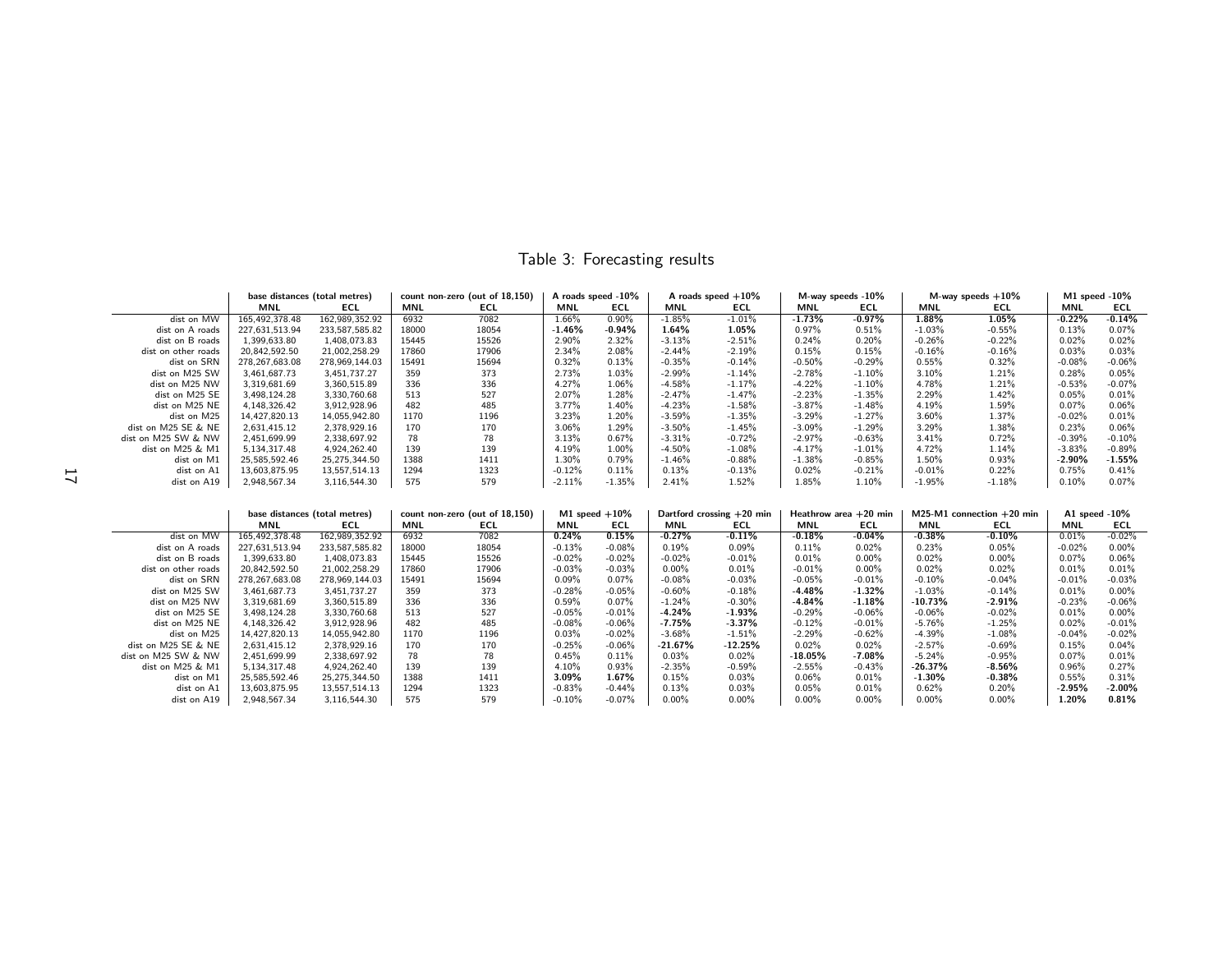cannot be captured by the more simplistic approaches used in standard models. Additionally however, the more advanced model produces lower elasticities, which were already low. Low elasticities arise as a result of no obvious alternative route being available, i.e. a substantial deterioration in conditions on the current best route are needed to lead to a shift to another route. This is at least in part a result of the design of the road network, and attempts at using differently sized choice sets led to similar results. This situation is clearly very different from past studies looking mainly at intra-urban journeys where more options for alternative routes exist.

In closing, it should be noted that the sample used in this study was relatively small in comparison with the network size, and no information is available on how representative of the overall UK fleet of freight vehicles it is. The size of the sample also prevented us from looking in detail at choices between key competing routes, or paying specific attention to tolls (e.g. M6 Toll or various river crossings). It should also be noted that the error components for which significant estimates were obtained do not necessarily relate to those roads for which a priori knowledge would suggest this to be the case this could be in large part due to the small size of the sample as well as the lack of representativeness. Future work, making use of larger samples, could also investigate the use of error components for specific combinations of roads. Data limitations also prevented us from looking at other potentially important factors, such as congestion, weather and safety, while, with larger samples, future work could also look at time-of-day effects. These should be incorporated in future studies. Finally, the extensive data cleaning effort required potentially also has some impact on the generalisability of our findings. Nevertheless, the work has clearly shown the potential for making use of advanced discrete choice models in the analysis of route choices with GPS data for very large networks.

## Acknowledgements

This paper is based on a project commissioned by the UK Department for Transport. The opinions in this paper are those of the authors and do not necessarily reflect those of the UK Department for Transport. The authors remain solely responsible for any errors or omissions.

# A Characteristics of final choice sets

Since the composition of the choice set strongly influences the modelling results, the structure of choice sets produced in Section 3 has to be taken into account as well. To evaluate the structure of the choice sets derived in this project, the following aspects are considered:

- 1. Is the size of the route set sufficient?
- 2. How often/well is the chosen route reproduced?
- 3. How diverse are the routes?
- 4. How does the distribution of road types compare to the chosen routes?

Since we had to filter out some of the OD pairs as discused in Section 4.1, the analyses were performed separately for the OD pairs that were used in the subsequent modelling and those that were filtered out. It should first be noted that this had only limited impact on the mean travel times for the chosen routes, with a decrease from 23.22 minutes to 22.87 minutes.

Table 4 shows the distribution of choice set sizes both for the final modelling data set and the OD pairs that were filtered out. It can be seen that in the modelling data set, over 98% of the choice sets are complete, so there should be no issue regarding the choice set size. However, about 20% of the OD pairs that were filtered out have 5 or fewer alternatives. The size for most of these choice sets is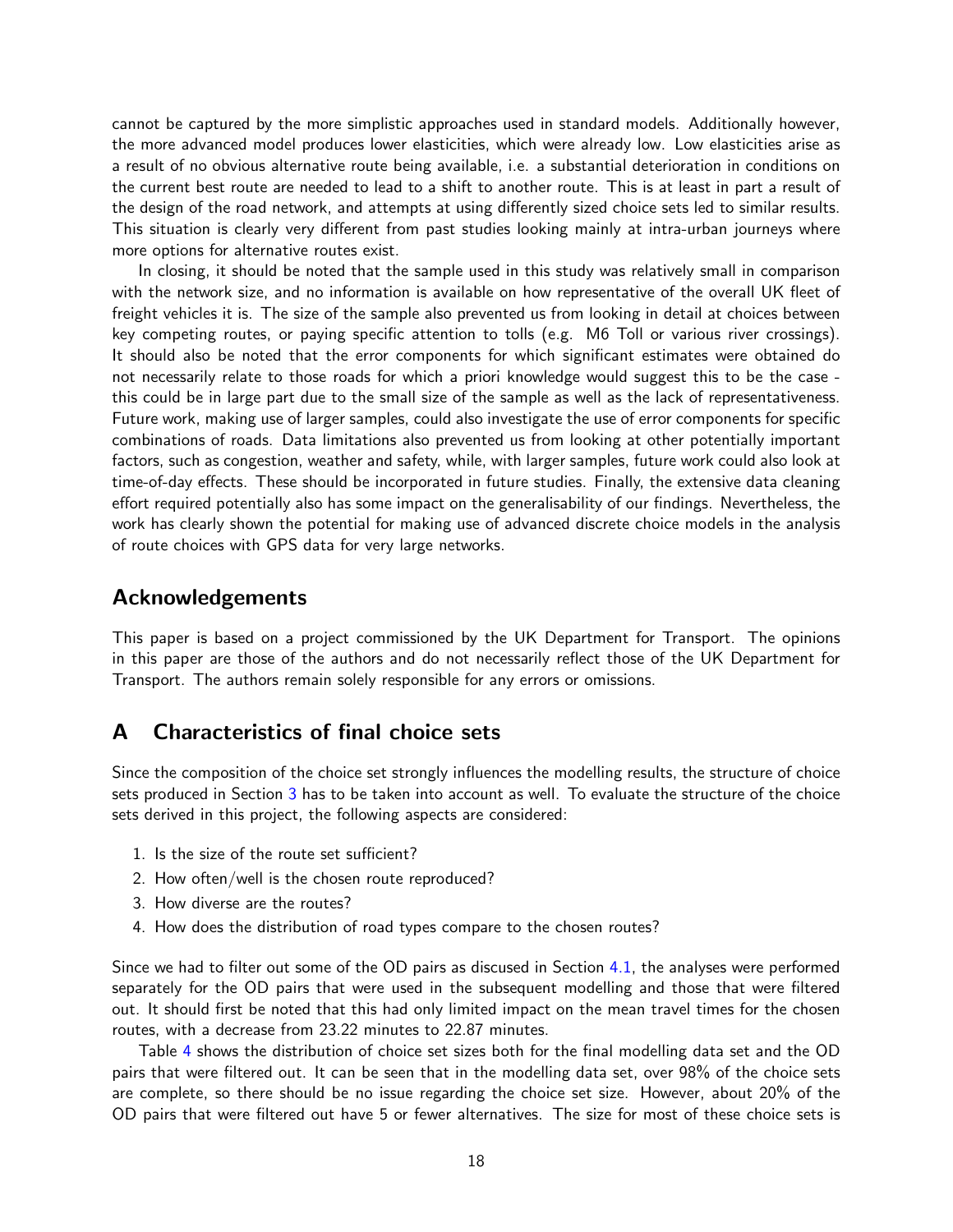| Table 4: Distribution of choice set sizes |  |  |
|-------------------------------------------|--|--|
|                                           |  |  |

|           |      | Choice set size [n of routes]   Share in final data set $[%]$   Share in OD pairs filtered out $[%]$ |
|-----------|------|------------------------------------------------------------------------------------------------------|
| $1 - 5$   |      |                                                                                                      |
| $6 - 10$  | 0.5  | 0.8                                                                                                  |
| $11 - 14$ | 0.9  | 1.3                                                                                                  |
| $15 - 16$ | 98.3 |                                                                                                      |



Figure 4: Distribution of the average path sizes for resulting route sets

in fact one, which means that the algorithm was not able to find any alternatives to the chosen route. This only occurs when there is just one road between the origin and the destination. These cases are comparatively short trips in remote areas of the network such as in valleys, rural dead-end roads or at remote coastal locations.

Another important aspect on which choice set generation approaches are evaluated is their ability to reproduce the chosen route. While the choice set generation approach was able to reproduce the chosen route for only about 50% of the OD pairs that were filtered out, a reproduction rate of 74% was achieved for the final data set. This is in line with the figures generally reported in the literature (e.g. Rieser-Schssler et al., 2012; Prato and Bekhor, 2007; Ramming, 2002)

To investigate the diversity of the choice sets, Figure 4 depicts the distribution of the average path sizes. For the final data set, the path size distribution follows a similar pattern to what we have seen in past studies (e.g. Rieser-Schssler et al., 2012). Some choice sets have rather low average path sizes of around 0.2 but there is also a good number of choice sets with average path sizes of around 0.5 which is rather high. The second peak in the path size distribution for those OD pairs that were filtered out stems from the choice sets with just one alternative, which by definition obtain a path size of one.

The last criterion for the evaluation of the choice set structure is the plausibility of the road type distributions. For each of road type, the share of the overall route distance travelled on that type of road was calculated. In Figure 5, the distribution for each of road type proportions for the chosen routes is compared to the distribution of the generated alternatives. Again, this is done separately for final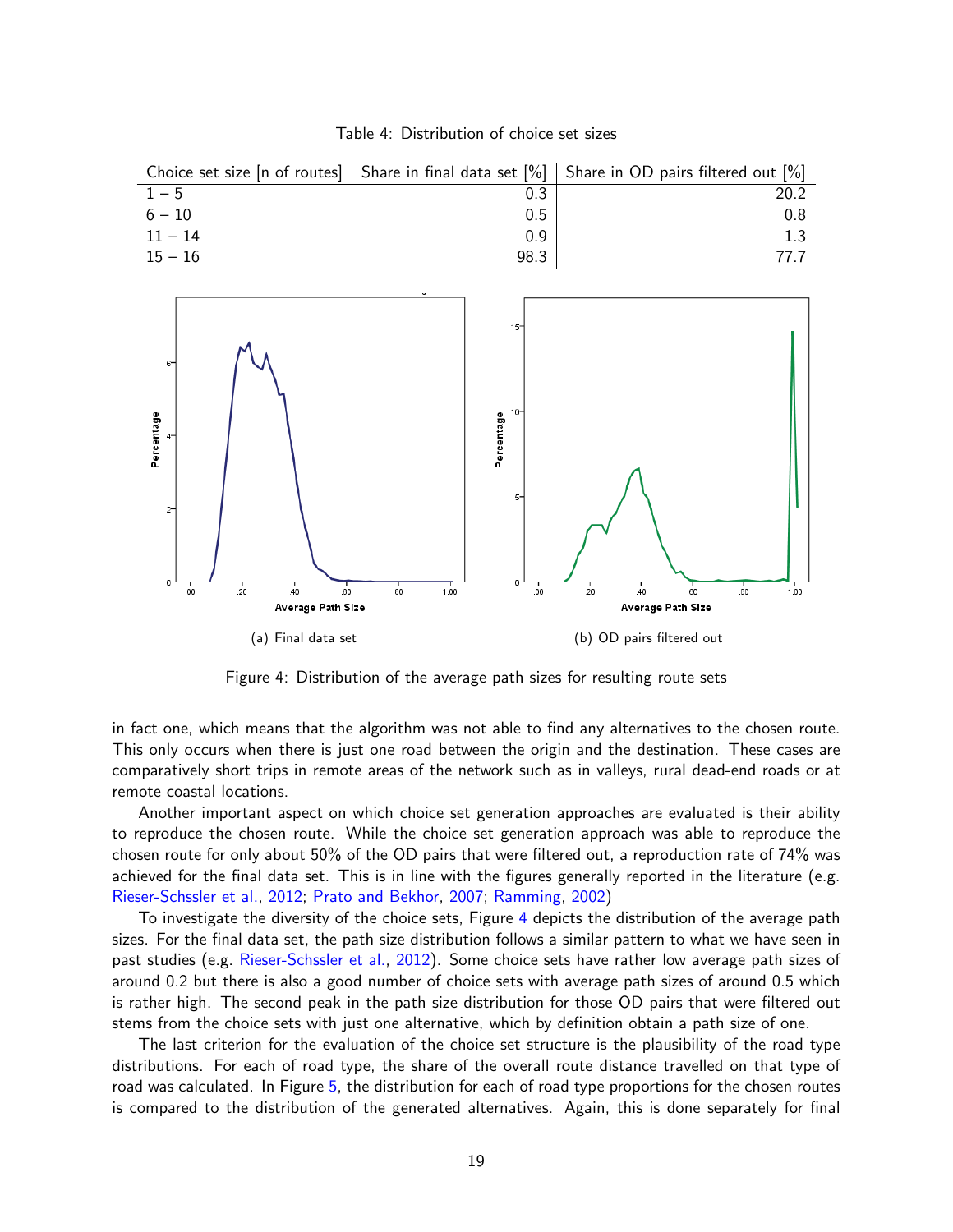choice set and those OD pairs that were filtered out. Over all road types, the road type proportions of the generated alternatives follow a similar pattern to those of the chosen routes. For the chosen routes as well as the alternatives, A roads dominate, followed by other roads. Motorways and B roads take comparatively small shares. The median road type proportions are very similar for the chosen routes and their alternatives for all road types, however, the width of the distribution differs. For A roads and other roads, the distributions of road type proportions in the chosen routes are wider than those for the generated alternatives. While motorways are more rarely used by the chosen routes, a substantial number of alternative routes used motorways. This is to be expected since motorways in general offer shorter travel times but aspects such as costs have not been taken into account in the choice set generation. In contrast to the previous evaluation steps, no systematic differences appear when comparing the road type proportion distributions of the filtered OD pairs with those of the final data set. Before moving on, it should also be noted that while the mean/median across O-D pairs in the proportion of the route using motorways is low, this is heavily influenced by the presence of O-D pairs with small shortest paths. Indeed, as can be seen later in Table 3, the total distance travelled on motorways is second only to that travelled on A-roads.

# References

- Azevedo, J. A., Santos Costa, M. E. O., Silvestre Madeira, J. J. E. R., Vieira Martins, E. Q., 1993. An algorithm for the ranking of shortest paths. European Journal of Operational Research 69 (1), 97–106.
- Bekhor, S., Ben-Akiva, M. E., Ramming, M. S., 2006. Evaluation of choice set generation algorithms for route choice models. Annals of Operations Research 144 (1), 235–247.
- Ben-Akiva, M. E., Bergman, M. J., Daly, A. J., Ramaswamy, R., 1984. Modelling inter-urban route choice behaviour. In: Volmuller, J., Hamerslag, R. (Eds.), Proceedings of the 9th International Symposium on Transportation and Traffic Theory. VNU Science Press, Utrecht, pp. 299–330.
- Ben-Akiva, M. E., Bierlaire, M., 1999. Discrete choice methods and their applications to short-term travel decisions. In: Hall, R. (Ed.), Handbook of Transportation Science. Kluwer, Dordrecht, pp. 5–34.
- Bierlaire, M., Frejinger, E., 2008. Route choice modeling with network-free data. Transportation Research Part C 16 (2), 187–198.
- Bliemer, M. C. J., Bovy, P. H. L., 2008. Impact of route choice set on route choice probabilities. Transportation Research Record 2076, 10–19.
- Bliemer, M. C. J., Bovy, P. H. L., Li, H., June 2007. Some properties and implications of stochastically generated route choice sets. In: 6th Triennial Symposium on Transportation Analysis (TRISTAN). Phuket Island.
- Bovy, P. H. L., Fiorenzo-Catalano, S., 2007. Stochastic route choice set generation: Behavioral and probabilistic foundations. Transportmetrica 3 (3), 173–189.
- Bricka, S., Sen, S., Paleti, R., Bhat, C. R., 2012. A comparative analysis of GPS-based and travel survey-based data. Transportation Research Part C: Emerging Technologies 21 (1), 67–88.
- Cascetta, E., Nuzzola, A., Russo, F., Vitetta, A., 1996. A modified logit route choice model overcoming path overlapping problems: Specification and some calibration results for interurban networks. In: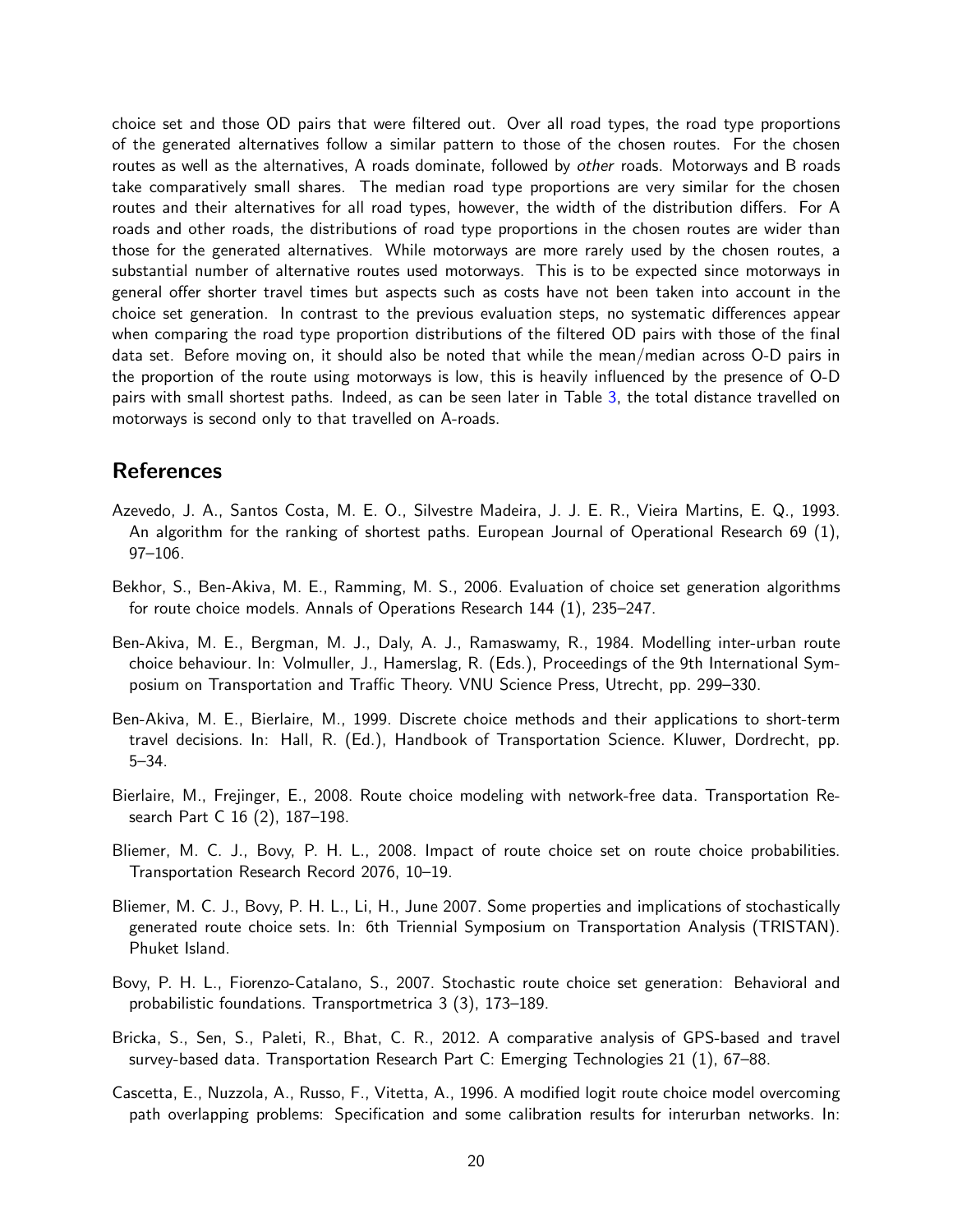

Figure 5: Distributions of road type proportions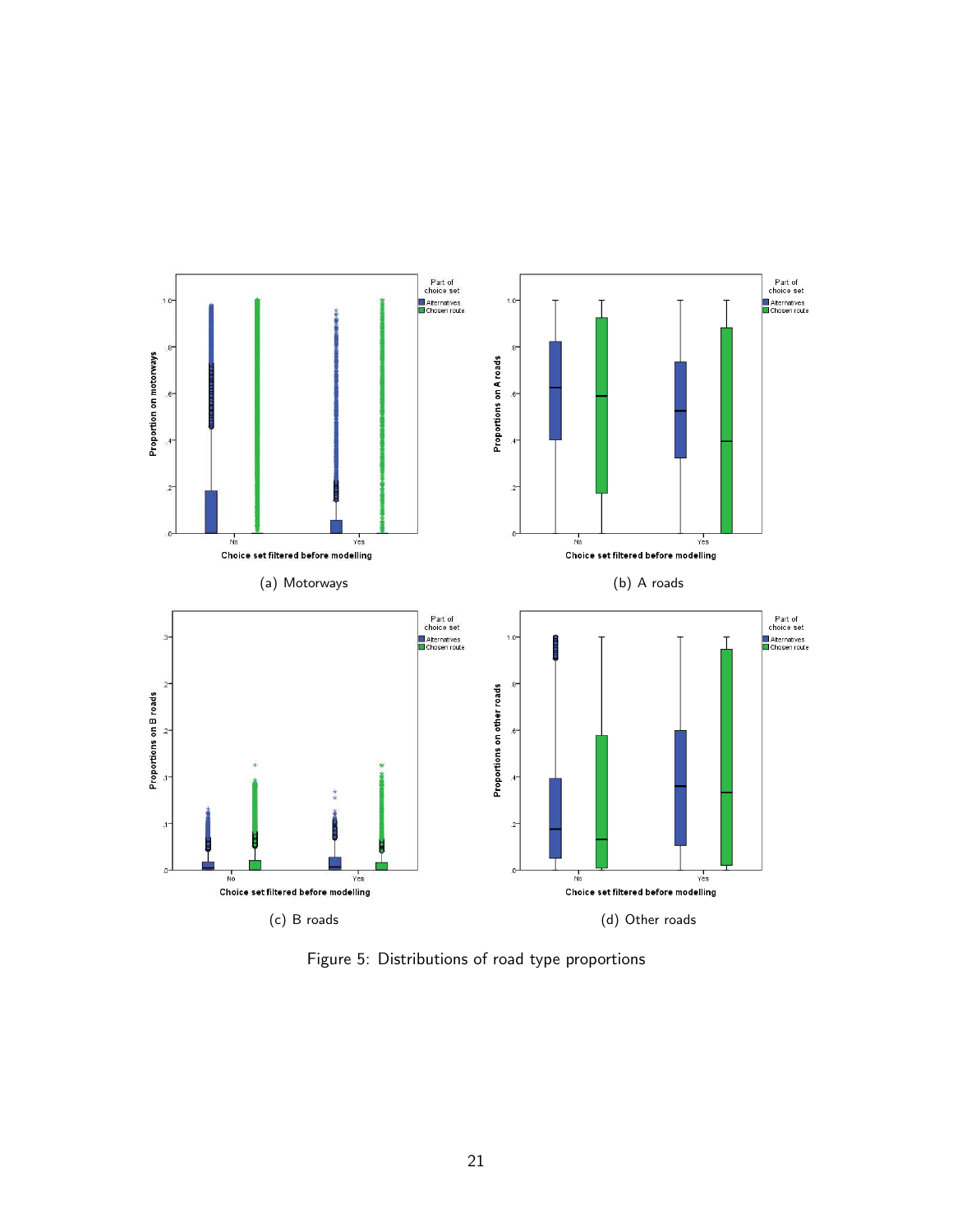Lesort, J. B. (Ed.), Proceedings of the 13th International Symposium on Transportation and Traffic Theory. Pergamon, Oxford, pp. 697–711.

- Dalumpines, R., Scott, D. M., January 2011. GIS-based map matching: Development and demonstration of postprocessing map-matching algorithm for transportation research. In: 90th Annual Meeting of the Transportation Research Board. Washington.
- Daly, A., 2010. Cost damping in travel demand models: Report of a study for the department for transport. RAND TR-717-DFT.
- de la Barra, T., Perz, B., Aez, J., September 1993. Multidimensional path search and assignment. In: 21st Planning and Transport, Research and Computation (PTRC) Summer Meeting. Manchester.
- DfT, 2009. Values of time and operating costs, tag unit 3.5.6. http://www.dft.gov.uk/webtag/documents/expert/unit3.5.6.php.
- Dijkstra, E. W., 1959. A note on two problems in connexion with graphs. Numerische Mathematik 1, 269–271.
- Dugge, B., 2006. Ein simultanes Erzeugungs-, Verteilungs-, Aufteilungs- und Routenwahlmodell. Ph.D. thesis, Technical University Dresden, Dresden.
- Fox, J. G., Mahanty, J., 1970. The effective mass of an oscillating spring. American Journal of Physics 38 (1), 98–100.
- Frejinger, E., Bierlaire, M., 2007. Capturing correlation with subnetworks in route choice models. Transportation Research Part B 41 (3), 363–378.
- Frejinger, E., Bierlaire, M., Ben-Akiva, M. E., 2009. Sampling of alternatives for route choice modeling. Transportation Research Part B: Methodological 43 (10), 984–994.
- Halldrsdttir, K., Rieser-Schssler, N., Axhausen, K. W., Nielsen, O. A., Prato, C. G., 2014. Efficiency of choice set generation methods for bicycle routes. European Journal of Transport and Infrastructure Research 14 (4), 332–348.
- Hoogendoorn-Lanser, S., Bovy, P. H. L., 2007. Modeling overlap in multi-modal route choice by inclusion of trip part specific path size factors. Transportation Research Record 2003, 74–83.
- Hoogendoorn-Lanser, S., van Nes, R., Bovy, P. H. L., August 2006. A rule-based approach to multimodal choice set generation. In: 11th International Conference on Travel Behaviour Research (IATBR). Kyoto.
- Lawler, E. L., 1976. Combinatorial Optimization: Networks and Matroids. Holt, Rinehart & Winston, New York.
- Lefebvre, N., Balmer, M., September 2007. Fast shortest path computation in time-dependent traffic networks. In: 7th Swiss Transport Research Conference. Ascona.
- Li, H., Guensler, R., Ogle, J., 2005. Analysis of morning commute route choice patterns using global positioning system-based vehicle activity data. Transportation Research Record 1926, 162–170.
- Marchal, F., Hackney, J. K., Axhausen, K. W., 2005. Efficient map matching of large Global Positioning System data sets: Tests on speed-monitoring experiment in Zrich. Transportation Research Record 1935, 93–100.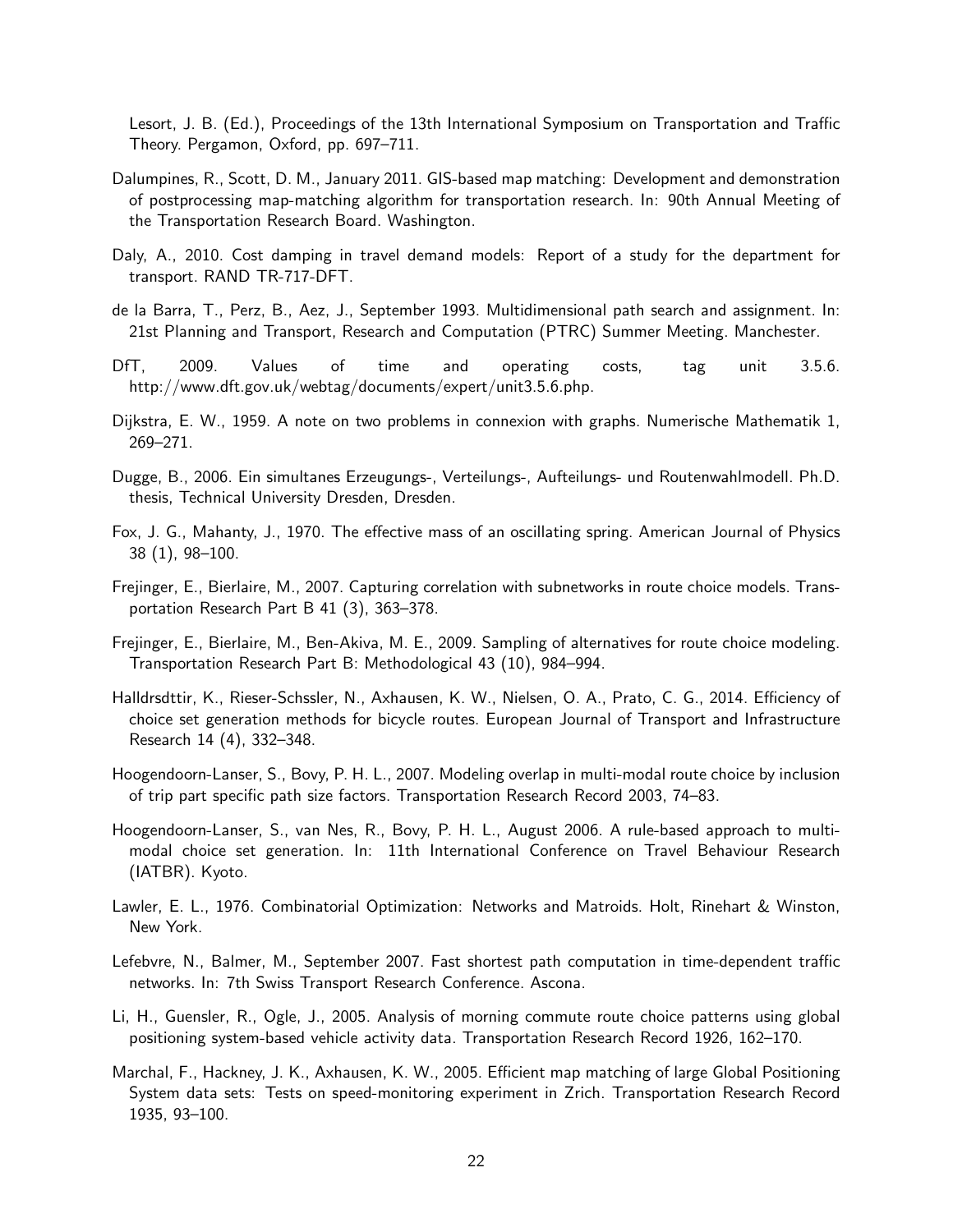- Marchal, P., Madre, J.-L., Yuan, S., January 2011. Post-processing procedures for person-based GPS data collected in the French National Travel Survey 2007-2008. In: 90th Annual Meeting of the Transportation Research Board. Washington.
- MATSim, 2013. Multi Agent Transportation Simulation. URL http://www.matsim.org
- Menghini, G., Carrasco, N., Schssler, N., Axhausen, K. W., 2010. Route choice of cyclists in zurich. Transportation Research Part A: Policy and Practice 44 (9), 754–765.
- Moiseeva, A., Jessurun, J., Timmermans, H. J. P., 2010. Semi-automatic imputation of activity travel diaries using GPS-traces, prompted recall and context-sensitive learning algorithms. Transportation Research Record 2183, 60–68.
- Morikawa, T., 1996. A hybrid probabilistic choice set model with compensatory and noncompensatory choice rules. In: Hensher, D. A., King, J., Oum, T. (Eds.), World Transport Research: Proceedings of the 7th World Conference on Transport Research. Pergamon, Oxford, pp. 317–325.
- Nielsen, O., 2000. A stochastic transit assignment model considering differences in passengers utility functions. Transportation Research Part B 34 (5), 377–402.
- Ohnmacht, T., Kowald, M., January 2014. Route-recording on high resolution transportation network databases for national transport surveys: An option for valid and reliable distance measures? In: 93rd Annual Meeting of the Transportation Research Board. Washington.
- Parkany, E., Du, J., Aultman-Hall, L., Gallagher, R., 2006. Modeling stated and revealed route choice: consideration of consistency, diversion, and attitudinal variables. Transportation Research Record 1985, 29–39.
- Prato, C., 2009. Route choice modeling: past, present and future research directions. Journal of Choice Modelling 2 (1), 65–100.
- Prato, C. G., Bekhor, S., 2006. Applying branch-and-bound technique to route choice set generation. Transportation Research Record 1985, 19–28.
- Prato, C. G., Bekhor, S., 2007. Modeling route choice behavior: How relevant is the composition of choice set? Transportation Research Record 2003, 64–73.
- Pyo, J.-S., Shin, D.-H., Sung, T.-K., August 2001. Development of a map matching method using the multiple hypothesis technique. In: Intelligent Transportation Systems Conference (ITSC). Oakland.
- Quattrone, A., Vitetta, A., 2011. Random and fuzzy utility models for road route choice. Transportation Research Part E: Logistics and Transportation Review 47 (6), 1126 – 1139. URL http://www.sciencedirect.com/science/article/pii/S1366554511000573
- Ramming, M. S., 2002. Network knowledge and route choice. Ph.D. thesis, Massachusetts Institute of Technology, Cambridge.
- Rieser-Schssler, N., Balmer, M., Axhausen, K. W., 2012. Route choice sets for very high-resolution data. Transportmetrica.
- Schssler, N., 2010. Accounting for similarities between alternatives in discrete choice models based on high-resolution observations of transport behaviour. Ph.D. thesis, ETH Zurich, Zurich.